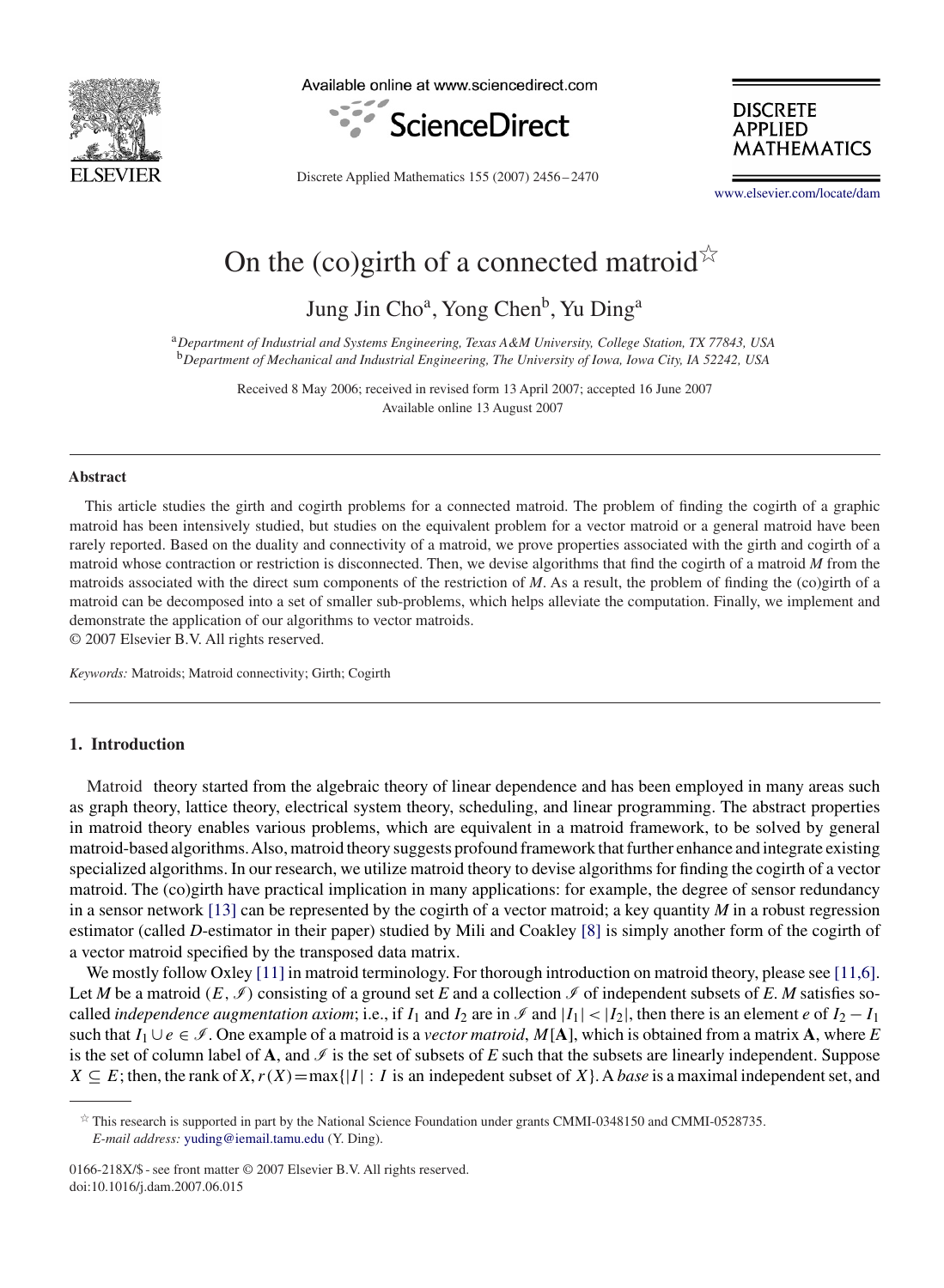by  $\mathcal{B}(M)$  we denote the collection of bases of *M*. The *dual* matroid  $M^*$  has the bases  $\mathcal{B}(M^*) = \{E - B : B \in \mathcal{B}(M)\}\$ . A *circuit* is a minimal dependent set, and by  $\mathcal{C}(M)$  we denote the collection of circuits of M. We call  $C \in \mathcal{C}(M^*)$  as a *cocircuit*.  $\mathcal{B}(M^*)$  and  $\mathcal{C}(M^*)$  are also denoted by  $\mathcal{B}^*(M)$  and  $\mathcal{C}^*(M)$ , respectively. The *girth* of a matroid M,  $g(M)$ is the cardinality of the smallest circuit in *M* and the *cogirth*  $g^*(M)$  is the cardinality of the smallest cocircuit in *M*.

Denote a graph by  $G = (V, E)$ , where  $V(G)$  is a non-empty set of vertices and  $E(G)$  is a multiset of edges. The cocircuits of a graphic matroid  $M(G)$  are the minimal subsets of  $E(G)$  whose removal increases the number of components of *G*, and are also called *cut-sets* of *G*. Suppose *G* is connected, the cogirth of M(G)is the *edge-connectivity* of *G* [\[10\].](#page-14-0) The edge-connectivity received attentions from many researchers because it is used to measure how reliable a graph is. For example, Matula [\[7\]](#page-14-0) developed an algorithm that finds the edge-connectivity and a minimum cut in  $O(|V||E|)$  time; Nagamochi and Ibaraki [\[9\]](#page-14-0) have developed an alternative algorithm to find the edge-connectivity in  $O(|E| + \lambda(G)|V|^2)$  time, which is at least as good as the  $O(|V||E|)$  time bound, where  $\lambda(G)$  is the edge-connectivity.

Unfortunately, the (co)girth problem for a more general matroid (e.g. a vector matroid) is a challenging problem. In 1971, Welsh [\[15\]](#page-14-0) called for an efficient algorithm for finding the shortest circuit of a vector matroid over a field F, but no polynomial-time algorithm has been found. Vardy [\[14\]](#page-14-0) later proved that the minimum distance problem in binary coding, which can be converted to the girth problem of a vector matroid over a field  $\mathbb{GF}(2)$ , is NP-complete. The NP-completeness of the minimum distance problem implies that a polynomial-time algorithm for the (co)girth of a vector matroid as well as of a general matroid unlikely exists [\[14\].](#page-14-0)

Probably because of this theoretical difficulty, there are not many existing methods to find the (co)girth of a vector matroid; for instance, Mili and Coakley [\[8\]](#page-14-0) did not specify how to find their cogirth-equivalent quantity in their *D*estimator. To the best of our knowledge, two existing alternatives for finding the (co)girth are an exhaustive rank testing procedure [\[13\]](#page-14-0) and the circuit enumeration algorithm. The exhaustive rank testing that finds the cogirth of a vector matroid can be summarized as Algorithm 1. Throughout the paper, denote by  $A_{(-d)}$  the reduced matrix after deleting its *d* columns and by  $r(A)$  the rank of **A**.

# **Algorithm 1.** *Computing the cogirth of a vector matroid* M[**A**] *Input*: *Matrix*  $\mathbf{A} \in \mathbb{R}^{p \times m}$

- (1)  $d = 1$ .
- (2) If there exists  $\mathbf{A}_{(-d)}$  such that  $r(\mathbf{A}_{(-d)}) < r(\mathbf{A})$ , stop, and the cogirth of M[A] is d.
- (3)  $d = d + 1$ , *and return to step* (2).

The limitation of this exhaustive rank testing algorithm is that it may run into heavy computation when  $g^*(M)$  is large because step (2) in the above procedure takes  $\binom{m}{d}$  $\binom{m}{d}$  iterations, and as such, the computation time is proportional to  $\sum_{d=1}^{g^*(M)} \binom{m}{d}$  $\binom{m}{d}$ .

The circuit enumeration [\[5\]](#page-14-0) or hyperplane generation [\[12\]](#page-14-0) algorithms, which are proven to be polynomial-rate enumeration algorithms, provide an alternative way to find the (co)girth. However, in large-size systems, these enumeration algorithms may not be practical, especially when the number of (co)circuits is relatively large. In fact, an enumeration of all circuits (or hyperplanes) is unnecessary if one only wants to find the (co)girth.

In this article, we study the properties and prove theorems regarding the cogirth of a connected matroid. These theorems allow us to enumerate only subsets of  $\mathscr{C}*(M)$  when attempting to find the cogirth. We further devise algorithms based on the theorems. Our algorithms are implemented for vector matroids, and outperform the existing alternatives.

The remainder of this paper is organized as follows. In Section 2, we explain the connectivity of matroids. In Section 3, we present and prove the theorems regarding the (co)girth using the duality and connectivity of a matroid. We present the algorithms for finding the cogirth of a vector matroids, as well as the illustrative examples in Section 4. Finally, we conclude our paper in Section 5.

## **2. Matroid connectivity**

Before we present and prove properties about the (co)girth of a connected matroid in Section 3, we introduce the concept of matroid connectivity. Matroid connectivity has been defined in [\[11\]](#page-14-0) using matroid restriction and deletion. In order to facilitate the later derivations and discussions, we briefly review the concepts regarding restriction and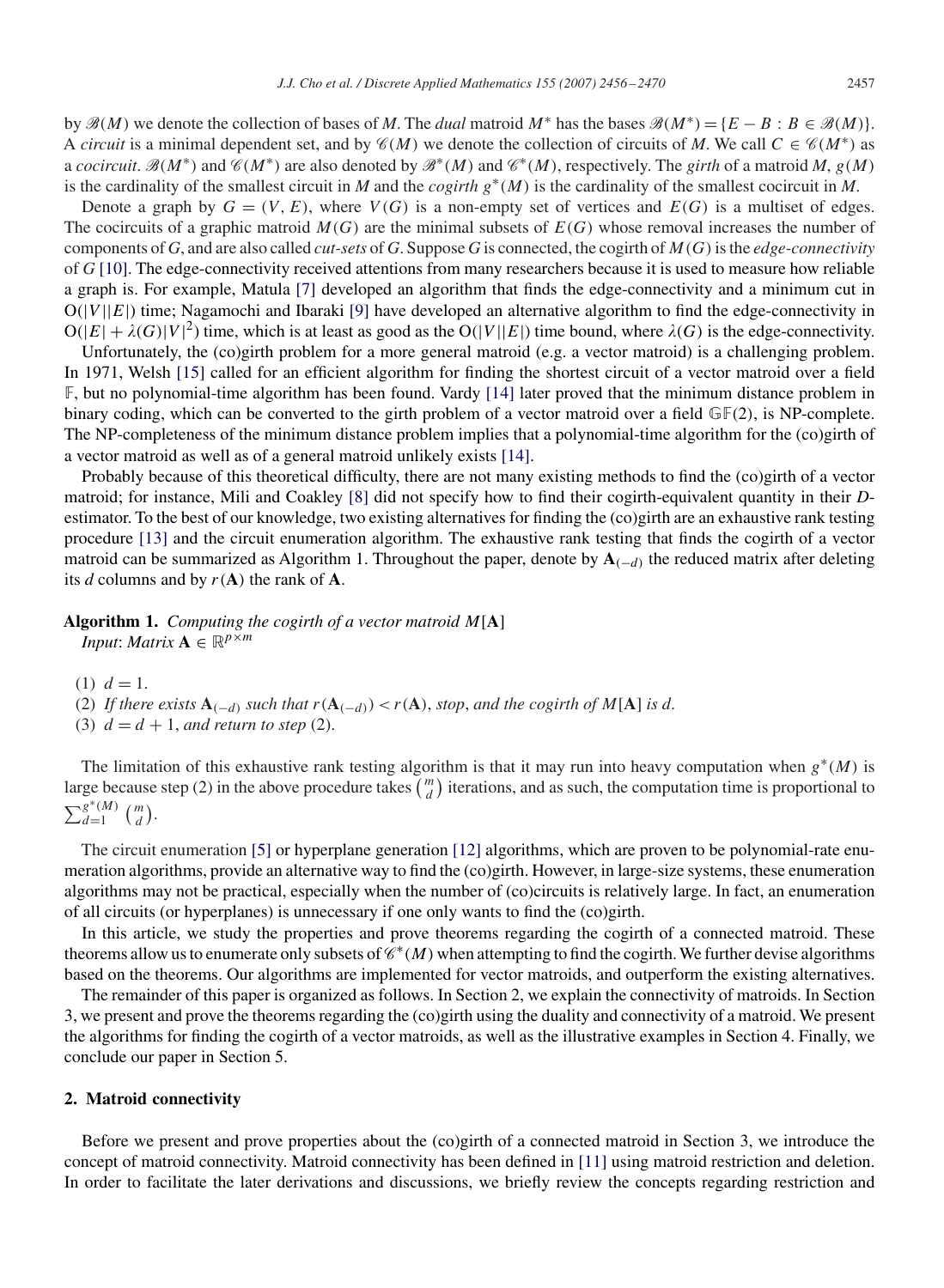deletion in Section 2.1 and connectivity of a matroid in Section 2.2. The notations in this section also follow those in [\[11\].](#page-14-0)

# *2.1. Restriction and deletion*

Let *M* be the matroid  $(E, \mathcal{I})$  consisting of a ground set *E* and a collection  $\mathcal{I}$  of independent subsets of *E*. Suppose that  $X \subseteq E$  and  $I \in \mathcal{I}$ , Let  $\mathcal{I} | X$  be  $\{I \subseteq X : I \in \mathcal{I}\}\$ . Then  $(X, \mathcal{I} | X)$  is a matroid called the *restriction of M to X* or the *deletion of*  $E - X$  *from M*. It is denoted by  $M|X$  or  $M \setminus (E - X)$ .

Suppose  $S \subseteq E(G)$ , then  $G \setminus S$  denotes the graph obtained from G by deleting the edges in S. We can easily see that

 $M(G\backslash S) = M(G)\backslash S$ .

Let **A** be a matrix, and *S* be a subset of *E*, the set of column labels of **A**. Let  $A \setminus S$  be the matrix obtained from **A** by deleting all the columns whose labels are in *S*. The following property can be found in [\[11, p. 112\].](#page-14-0)

$$
M[\mathbf{A}]\backslash S = M[\mathbf{A}\backslash S].
$$

### *2.2. Connectivity of a matroid*

The matroid *M* is disconnected if and only if, for some proper non-empty subset *T* of  $E(M)$ ,

$$
\mathcal{I}(M) = \{I_1 \cup I_2 : I_1 \in \mathcal{I}(M|T), I_2 \in \mathcal{I}(M|(E-T))\}.
$$

This property of a disconnected matroid implies that

$$
r(M) = r(T) + r(E - T).
$$

Since  $r^*(T) = |T| - r(M) + r(E - T)$ , where  $r^*(T) = r((M|T)^*)$ ,

$$
r(T) + r^*(T) - |T| = 0.
$$

Naturally, this implies that connectivity is self-dual. Hence, *M* is connected if and only if *M*<sup>∗</sup> is connected.

Let  $M_1, M_2, \ldots, M_n$  be matroids on disjoint ground sets  $E_1, E_2, \ldots, E_n$ , respectively. Also let  $\mathcal{I}_1, \mathcal{I}_2, \ldots, \mathcal{I}_n$  be the collections of independent sets in  $M_1, M_2, \ldots, M_n$ , respectively. Suppose  $E = E_1 \cup E_2 \cup \cdots \cup E_n$  and  $\mathscr{I} = \{I_1 \cup I_2 \}$  $I_2 \cup \cdots \cup I_n : I_j \in \mathcal{I}_j$  for all  $j \in \{1, 2, \ldots, n\}$ , then  $M = (E, \mathcal{I})$  is a matroid and denoted by  $M_1 \oplus M_2 \oplus \cdots \oplus M_n$ . We call  $M_1, M_2, \ldots, M_n$  the *direct sum components of M*, and M is called the *direct sum* or 1-*sum* of  $M_1, M_2, \ldots, M_n$ , The direct sum has following properties which are straightforward to prove.

- $\mathscr{C}(M_1 \oplus M_2 \oplus \cdots \oplus M_n) = \mathscr{C}(M_1) \cup \mathscr{C}(M_2) \cup \cdots \cup \mathscr{C}(M_n),$
- $(M_1 \oplus M_2 \oplus \cdots \oplus M_n)^* = M_1^* \oplus M_2^* \oplus \cdots \oplus M_n^*$ .

From these two properties, we can conclude that

 $\lambda$   $\lambda$ 

$$
\mathscr{C}^*(M_1 \oplus M_2 \oplus \cdots \oplus M_n) = \mathscr{C}^*(M_1) \cup \mathscr{C}^*(M_2) \cup \cdots \cup \mathscr{C}^*(M_n).
$$
\n
$$
(1)
$$

Hence, (co)girth of a disconnected matroid is the minimum of the (co)girths of its direct sum components.

Let  $\mathbf{A}_1$  and  $\mathbf{A}_2$  be matrices over field  $\mathbb{F}$ , and  $M_1 = M[\mathbf{A}_1]$  and  $M_2 = M[\mathbf{A}_2]$ . The direct sum  $M = M_1 \oplus M_2$  can be regarded as a matroid on a matrix **A** over field F, such that

$$
\mathbf{A} = \begin{pmatrix} \mathbf{A}_1 & \mathbf{0} \\ \mathbf{0} & \mathbf{A}_2 \end{pmatrix} . \tag{2}
$$

From Eq. (1), we can find the (co)girth of  $M[A]$  from the minimum of those of  $M_1$  and  $M_2$ . The matrix **A** is said to be in the *block diagonal form* due to its shape.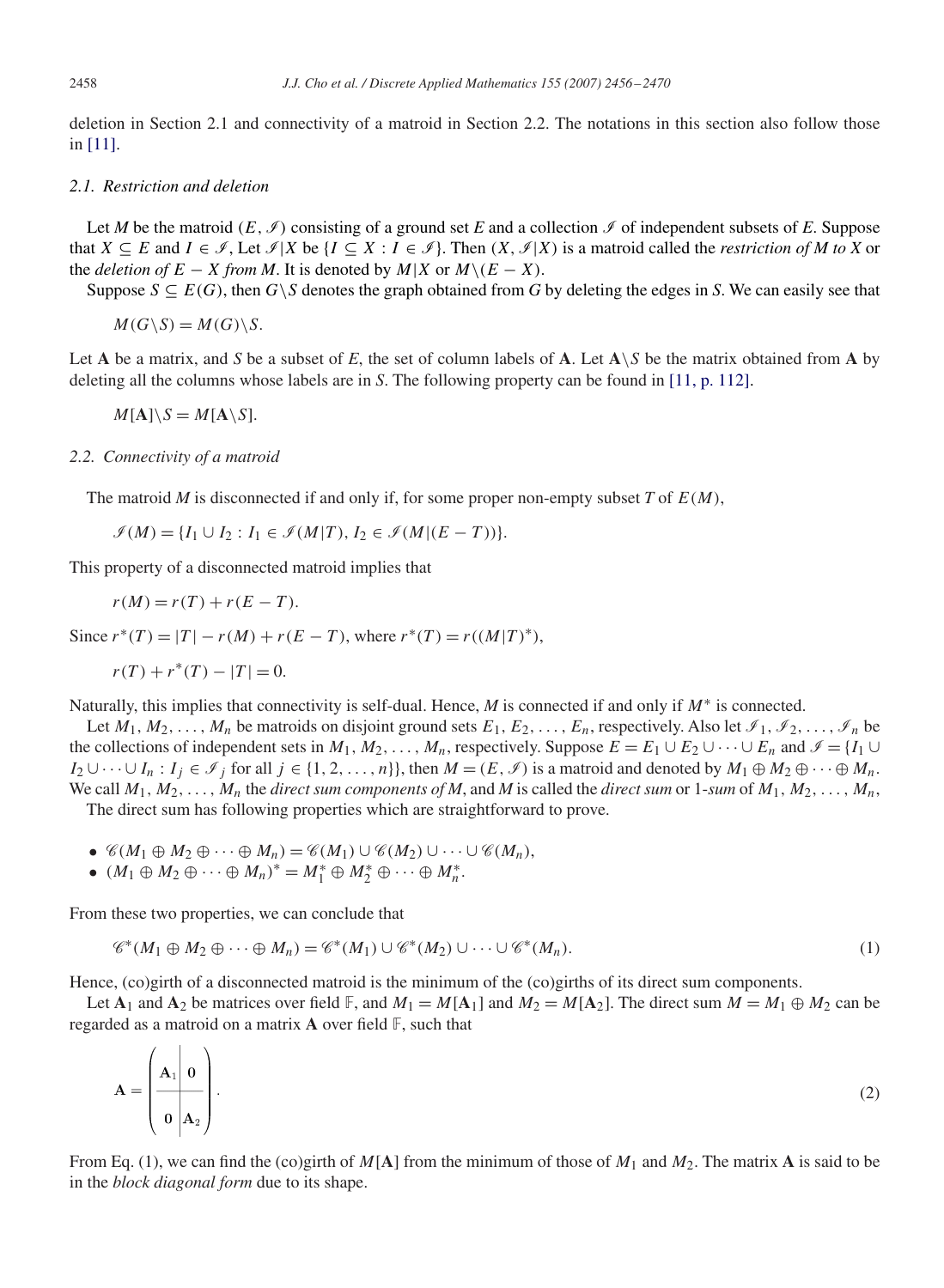## **3. (Co)girth of a connected matroid**

#### *3.1. The cogirth problem*

Let *M* be a connected matroid. Suppose there exists  $S \subset E(M)$  such that  $M \setminus S$  is disconnected and  $M_1, M_2, \ldots, M_n$ are the direct sum components of  $M\backslash S$ . Then,  $M\backslash S = M_1 \oplus M_2 \oplus \cdots \oplus M_n$ .

For  $i = 1, \ldots, n$ , we define

- $\mathcal{C}_i^*(M) = \{ D \in \mathcal{C}^*(M) : D \subseteq E(M_i) \cup S \}$ , and
- $c_i^*(M) = c_i^* = \min\{|D| : D \in \mathcal{C}_i^*(M)\}.$

Please note that  $\mathcal{C}_i^*(M)$  is *not* equivalent to  $\mathcal{C}^*(M_i)$ .

The subsequent lemmas and theorems characterize the cogirth of a connected matroid. First, we present a result that will be used in the proofs of other lemmas and theorems; its proof is omitted because this is a straightforward result from the independence augmentation axiom in Section 1.

**Lemma 1.** *Let I be an independent set in a matroid M. There exists a base B containing I in M*.

Lemmas 2 and 3 characterize the cogirth of a matroid when the restriction of the matroid can be decomposed into two direct sum components.

**Lemma 2.** *Suppose*  $M \ S = M_1 \oplus M_2$ . *Let D be a cocircuit in M, which is not in*  $\mathcal{C}_1^*(M)$  *or*  $\mathcal{C}_2^*(M)$ *. Then,* 

$$
|D| \ge \max(c_1^* - |S|, 1) + \max(c_2^* - |S|, 1).
$$

**Proof.** Let  $P_1 = D \cap E(M_1), P_2 = D \cap E(M_2)$ , and  $T = D \cap S$ . Obviously,  $D = P_1 \cup P_2 \cup T$ . Because *D* is not in  $\mathcal{C}_1^*(M)$  or  $\mathcal{C}_2^*(M)$ ,  $P_1$  and  $P_2$  are not empty sets. First, we will show that  $P_1 \cup S$  and  $P_2 \cup S$  are codependent sets in M.

Assuming  $P_1 \cup S$  is a coindependent set in *M*, there exists a base  $B \subseteq E(M) - (P_1 \cup S) = E(M\setminus S) - P_1$  in *M*. Since  $B \subseteq E(M\setminus S)$ , *B* is also a base of  $M\setminus S = M_1 \oplus M_2$ . Then, there exists a base  $B_1$  in  $M_1$ , and a base  $B_2$  in  $M_2$  such that  $B = B_1 \cup B_2$ . As *D* is a cocircuit and  $P_1$  is not an empty set (*D* is not in  $\mathcal{C}_2^*$ ),  $P_2 \cup T$  is a coindependent set. Therefore,  $r(E(M) - (P_2 \cup T)) = r(M)$ . Since  $B_1$  is an independent set in  $M_1$ ,  $B_1$  is also an independent set in  $M \setminus (P_2 \cup T)$ . By Lemma 1, there is a base B' in  $M\setminus (P_2\cup T)$  such that  $B_1\subseteq B'$ . Since  $r(M) = r(M\setminus (P_2\cup T))$ , B' is also a base in M.

Suppose  $P_1 \cap B' \neq \emptyset$ . Then, there exists  $e \in P_1 \cap B'$ . Since  $B_1 \subseteq E(M_1) - P_1$ , *e* is not in  $B_1$ . However,  $e \in E(M_1)$ , and  $B_1$  is a base in  $M_1$ . Therefore,  $\{e\} \cup B_1$  should be a dependent set in  $M_1$ . This contradicts the assumption that  $B'$  is a base in *M*, and thus,  $P_1 \cap B' = \emptyset$ . This implies that  $B' \subseteq E - (P_1 \cup P_2 \cup T) = E - D$ , which contradicts the assumption that *D* is a cocircuit. Therefore,  $P_1 \cup S$  is a codependent set. Likewise, we can prove  $P_2 \cup S$  is a codependent set. Because  $P_1 \cup S$  is a codependent set,  $|P_1 \cup S| \ge c_1^*$ , or

 $|P_1| \geq c_1^* - |S|.$ 

Since  $|P_1| \geq 1$ ,

 $|P_1| \ge \max(c_1^* - |S|, 1).$ 

Likewise, it can be proven that  $|P_2| \ge \max(c_2^* - |S|, 1)$ . Therefore,

 $|P_1| + |P_2| \ge \max(c_1^* - |S|, 1) + \max(c_2^* - |S|, 1).$ 

Thus,  $|D| = |P_1 \cup P_2 \cup T| \ge \max(c_1^* - |S|, 1) + \max(c_2^* - |S|, 1).$   $\Box$ 

**Lemma 3.** *If*  $M \ S = M_1 \oplus M_2$ , *and*  $g^*(M) \ge 2|S| - 1$ , *then* 

$$
g^*(M) = \min(c_1^*, c_2^*).
$$

**Proof.** Let *D* be a cocircuit in *M*, which is not in  $\mathcal{C}_1^*(M)$  or  $\mathcal{C}_2^*(M)$ . What we need to prove is

 $|D| \geqslant \min(c_1^*, c_2^*)$  $_{2}^{*}$ ). (3)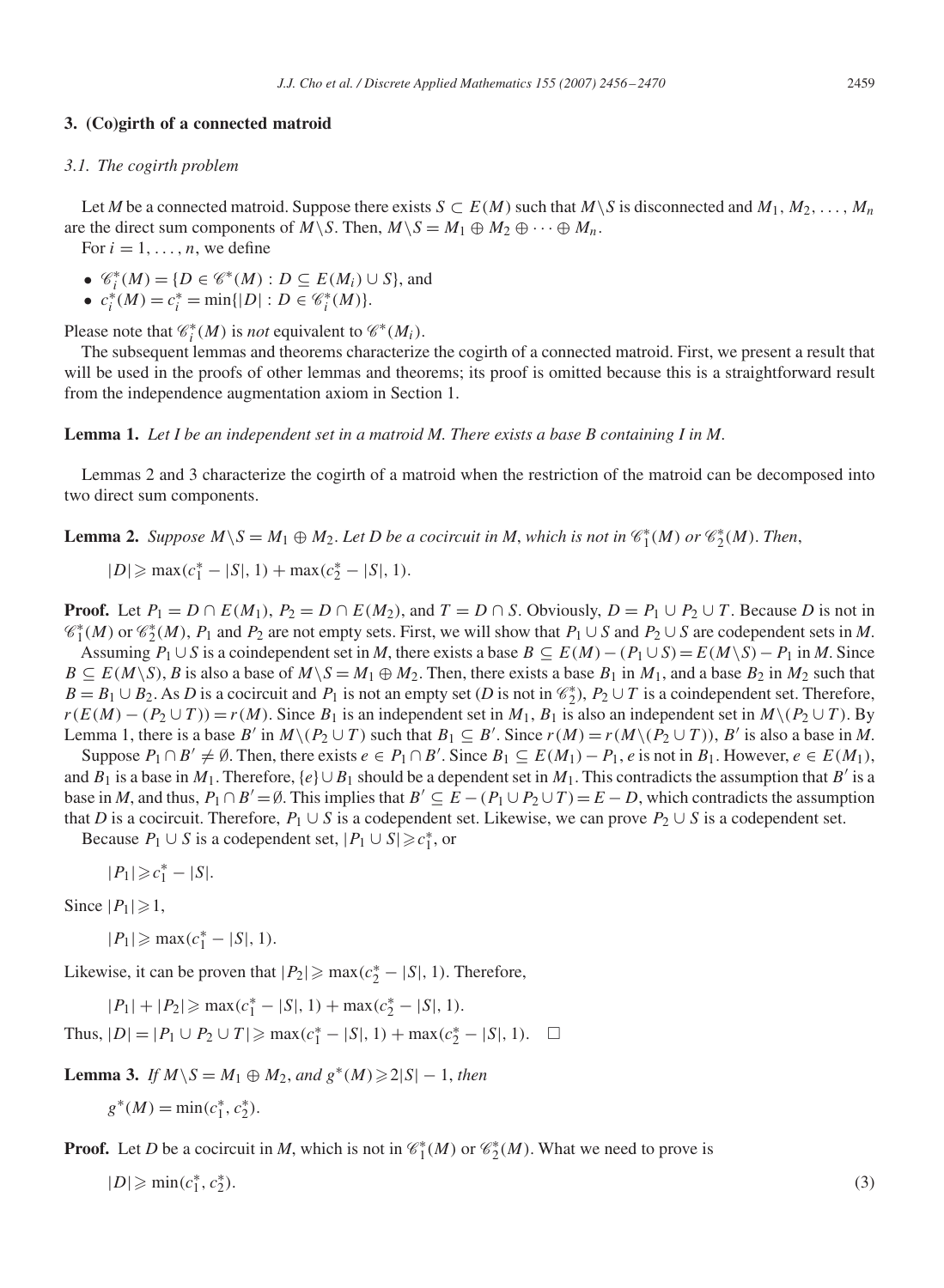From Lemma 2,

 $|D| \ge \max(c_1^* - |S|, 1) + \max(c_2^* - |S|, 1).$ 

Since max $(c_1^* - |S|, 1) + \max(c_2^* - |S|, 1) \ge c_1^* + c_2^* - 2|S|$ ,

$$
|D| \geqslant c_1^* + c_2^* - 2|S| \geqslant 2\min(c_1^*, c_2^*) - 2|S|.
$$

Because  $|D| \geq 2|S| - 1$ ,

 $|D| \geq 2 \min(c_1^*, c_2^*) - |D| - 1,$ 

or

 $|D| \geqslant \min(c_1^*, c_2^*) - \frac{1}{2}.$ 

Therefore,

$$
|D| \geqslant \min(c_1^*, c_2^*).
$$

Lemma 3 can be extended to general cases with  $M_1, M_2, \ldots, M_n$ , as stated in Theorem 4, and it can be easily proven using Lemma 3.

**Theorem 4.** *If*  $M \setminus S = M_1 \oplus M_2 \oplus \cdots \oplus M_n$  and  $g^*(M) \geq 2|S|-1$ , then

$$
g^*(M) = \min_{i \in \{1, 2, \dots, n\}} c_i^*.
$$

Theorem 4 tells us that the cogirth of the connected matroid *M* can be obtained from  $c_1^*, c_2^*, \ldots, c_n^*$  once the cogirth is known to be larger than the bound. The bound in the above results is specified as two times the cardinality of *S* subtracted by one. The following results will further relax this bound.

For  $J \subseteq \{1, \ldots, n\}$ , we define

- $\mathcal{C}_J^*(M) = \{D \in \mathcal{C}^*(M) : D \subseteq \bigcup_{j \in J} E(M_j) \cup S\}$ , and
- $c_J^* = \min\{|D| : D \in \mathscr{C}_J^*\}.$

A *k-subset* is a subset of a set on *m* elements containing exactly *k* elements. The number of *k*-subsets on *m* elements is  $\binom{m}{k}$  $\mathbb{R}^n$ ). Let  $\mathscr{J}_k$  be a collection of all the *k*-subsets of  $\{1, 2, ..., n\}$ .

**Lemma 5.** *Let*  $Y \in \mathscr{J}_k$ *. If*  $M \setminus S = M_1 \oplus M_2 \oplus \cdots \oplus M_n$ *, and*  $c_Y^* \geq (k/(k-1))|S|-1$ *, then* 

$$
c_Y^* = \min_{y \in Y} c_{Y - \{y\}}^*.
$$

**Proof.** Let  $D \in \mathcal{C}_Y^*(M)$ ,  $P_i = D \cap E(M_i)$  for  $i \in Y$ , and  $T = D \cap S$ .

Our proof is divided into two cases. First, we will prove for the case that there exists  $i \in Y$  such that  $|P_i| = 0$ . Second, we will prove the other case that every  $P_i$  for  $i \in Y$  is not an empty set.

(1) If there exists *i* such that  $P_i$  is an empty set, then  $D \in \mathcal{C}_{Y-\{i\}}^*$ . Then,

$$
|D| \geqslant c_{Y - \{i\}}^* \geqslant \min_{y \in Y} c_{Y - \{y\}}^*.
$$
\n
$$
(4)
$$

(2) When all  $P_i$  for  $i \in Y$  is not an empty set; like the proof for Lemma 3, we can prove that  $P_i \cup S$  is a codependent set in *M* for  $i \in Y$ . Hence, for  $y \in Y$ ,

$$
\sum_{i \in Y - \{y\}} |P_i| \geqslant \sum_{i \in Y - \{y\}} c_i^* - (k - 1)|S|.
$$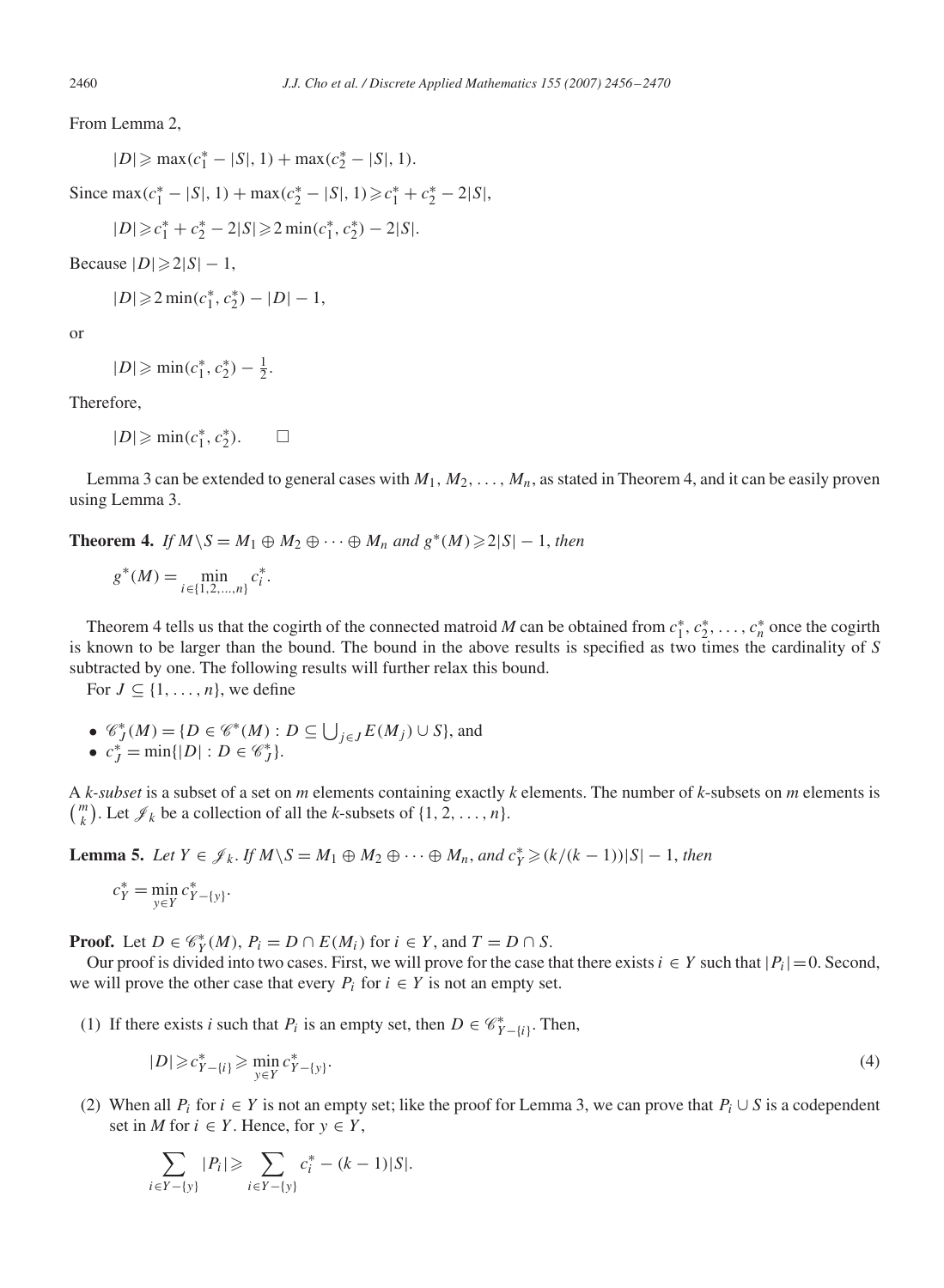Since  $\sum_{i \in Y - \{y\}} c_i^* \ge (k-1)c_{Y-\{y\}}^*$ ,  $\sum$ i∈Y−{y}  $|P_i| \geq (k-1)c^*_{Y-\{y\}} - (k-1)|S|.$ Since  $\sum_{y \in Y} c^*_{Y - \{y\}} \ge k \min_{y \in Y} c^*_{Y - \{y\}}$ , adding up for all  $y \in Y$ ,  $\sum_{y \in Y} \sum_{y \in Y} |P_i| \ge k(k-1) \min_{y \in Y} c_{Y-\{y\}}^* - k(k-1)|S|.$ 

$$
\begin{aligned} \text{Since } \sum_{y \in Y} \sum_{i \in Y - \{y\}} |P_i| = (k-1) \sum_{i \in Y} |P_i| = (k-1)|D| - (k-1)|T|, \\ |D| \ge k \min_{y \in Y} c_{Y - \{y\}}^* - k|S| + |T| \ge k \min_{y \in Y} c_{Y - \{y\}}^* - k|S|. \end{aligned}
$$

Because  $k|S| \le (k-1)|D| + (k-1)$ ,

$$
|D| \geq k \min_{y \in Y} c_{Y - \{y\}}^* - (k - 1)|D| - (k - 1),
$$

or

$$
|D| \ge \min_{y \in Y} c_{Y - \{y\}}^{*} - \frac{(k-1)}{k}.
$$
  
Since  $c_{Y}^{*} = \min\{|D| : D \in \mathcal{C}_{Y}^{*}\},$   
 $c_{Y}^{*} \ge \min_{y \in Y} c_{Y - \{y\}}^{*}.$  (5)

From Eqs. (4) and (5),

$$
c_Y^* \ge \min_{y \in Y} c_{Y - \{y\}}^*.
$$

Since  $\mathcal{C}_Y^*$  contains all the cocircuits in  $\mathcal{C}_{Y-\{y\}}^*$  for all  $y \in Y$ ,

$$
c_Y^* = \min_{y \in Y} c_{Y - \{y\}}^*.
$$

Using Lemma 5, we prove Theorem 6, which generalizes Theorem 4. In fact, Theorem 4 is the special case of Theorem 6 when  $k = 1$ .

**Theorem 6.** *If*  $M \setminus S = M_1 \oplus M_2 \oplus \cdots \oplus M_n$ , and  $g^*(M) \geqslant ((k + 1)/k) |S| - 1$ , then

$$
g^*(M) = \min_{J \in \mathscr{J}_k} c_J^*.
$$

**Proof.** Suppose  $g^*(M) = c^*_{\{1,2,\dots,n\}} \neq \min_{J \in \mathcal{J}_k} c^*_J$ . Then, there exists k' such that  $k + 1 \leq k' \leq n$ , and

$$
\min_{Y \in \mathscr{J}_{k'}} c_Y^* \neq \min_{X \in \mathscr{J}_{k'-1}} c_X^*.
$$

Since  $k' \geq k + 1$ ,

$$
\min_{Y \in \mathscr{J}_{k'}} c_Y^* \ge g^*(M) \ge \frac{k+1}{k} |S| - 1 \ge \frac{k'}{k'-1} |S| - 1.
$$

The condition in Lemma 5 is satisfied, so

$$
\min_{Y \in \mathscr{J}_{k'}} c_Y^* = \min_{Y \in \mathscr{J}_{k'}} \left\{ \min_{y \in Y} c_{Y - \{y\}}^* \right\} = \min_{X \in \mathscr{J}_{k'-1}} c_X^*,
$$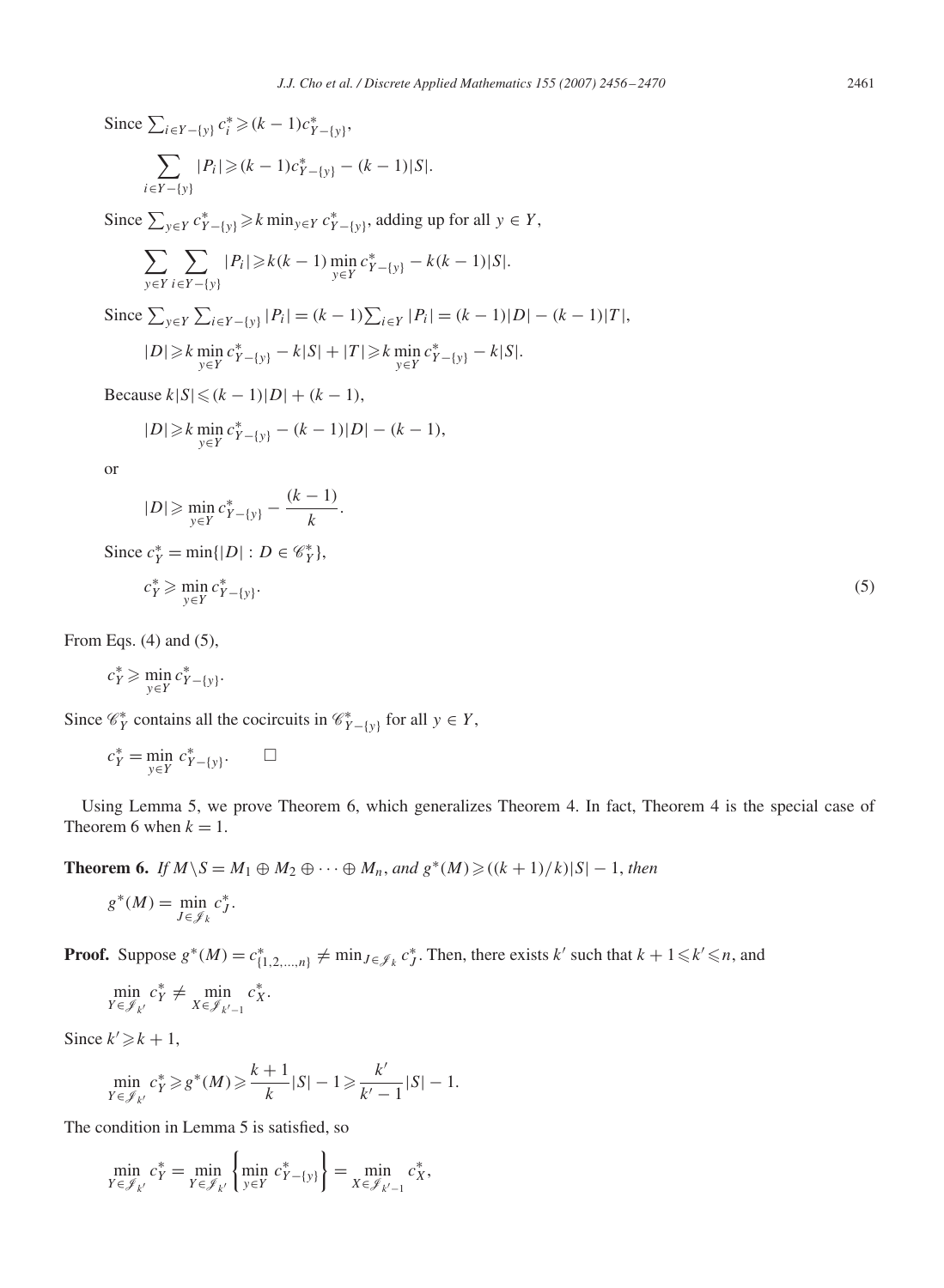which leaves us with a contradiction. Thus,

$$
g^*(M) = c^*_{\{1,2,\dots,n\}} = \min_{J \in \mathscr{J}_k} c^*_{J}.\qquad \Box
$$

Theorems 4 and 6 provide the basis for our latter algorithms, which allows us to find the cogirth without having to enumerate all cocircuits when a certain bound condition is satisfied. The details of applying Theorems 4 and 6 will be explained in Section 4.

## *3.2. The girth problem*

In this section, we introduce the operation of *contraction* as the dual of deletion in order to solve the girth problem of a matroid. Let *M* be a matroid on *E*, and *T* be a subset of *E*. The *contraction of T from M*, M/T is given by

$$
M/T = (M^*\backslash T)^*,
$$

and also called *contraction of M to*  $E - T$ .

Let *G* be a graph and *T* be a subset of  $E(G)$ . Oxley proved [\[11, Proposition 3.2.1\]](#page-14-0) that

$$
M(G)/T = M(G/T),\tag{6}
$$

where  $G/T$  denotes the graph obtained from G by contracting the edges in T. Please note that  $G/T$  in (6) may not necessarily be a simple graph but could be a multigraph with loops and/or parallel edges, and the contraction in (6) allows to contract cycles in a graphic matroid, which is different from usual graph contraction. In fact,  $M(G)/T$ generalizes the contraction for graphs; for more details, please refer to Sections 3.1 and 3.2 in [\[11\].](#page-14-0)

Finding the contraction of a vector matroid, however, is more involved than that of a graphic matroid. Oxley [\[11\]](#page-14-0) presented a contraction of a vector matroid by one column of the matrix as follows: suppose *e* is the label of a non-zero column of  $A$ . Let  $A'$  be a transformed matrix from  $A$  by pivoting  $e$  to be a unit vector.

$$
M[\mathbf{A}]/e = M[\mathbf{A}']/e = M[\mathbf{A}'/e],
$$

where  $A'/e$  denotes the matrix obtained from  $A'$  by deleting the row and column containing the unique non-zero entry in *e*.

Since the girth of *M* is the cogirth of M∗, we can utilize Theorems 4 and 6 to solve the girth problem. According to duality between *M* and M∗, the contraction of *M* is disconnected if and only if the restriction of M<sup>∗</sup> is disconnected. Suppose there exists  $T \subset E$  such that  $M/T$  is disconnected and  $M_1, M_2, \ldots, M_n$  are the direct sum components of  $M/T$ . Then,

$$
(M/T)^* = M^* \backslash T = M_1^* \oplus M_2^* \oplus \cdots \oplus M_n^*.
$$

For  $i = 1, \ldots, n$ , we define

- $\mathcal{C}_i(M) = \{C \in \mathcal{C}(M) : C \subseteq E(M_i) \cup T\}$ , and
- $c_i = \min\{|C| : C \in \mathcal{C}_i(M)\}.$

Note that g(M) is the girth of *M*. Similar to Theorem 4, we can derive the following theorem on the girth of a connected matroid.

**Theorem 7.** *If*  $M/T = M_1 \oplus M_2 \oplus \cdots \oplus M_n$ , and  $g(M) \geq 2|T| - 1$ , then

$$
g(M) = \min_{i \in \{1, 2, ..., n\}} c_i.
$$

**Proof.** Since  $M^* \setminus T = M_1^* \oplus M_2^* \oplus \cdots \oplus M_n^*$ , by Theorem 4

$$
g^*(M^*) = \min_{i \in \{1, 2, \dots, n\}} c_i^*(M_i^*).
$$

By the duality,  $g^*(M^*) = g(M)$ , and  $c_i^*(M^*) = c_i(M)$ .  $\Box$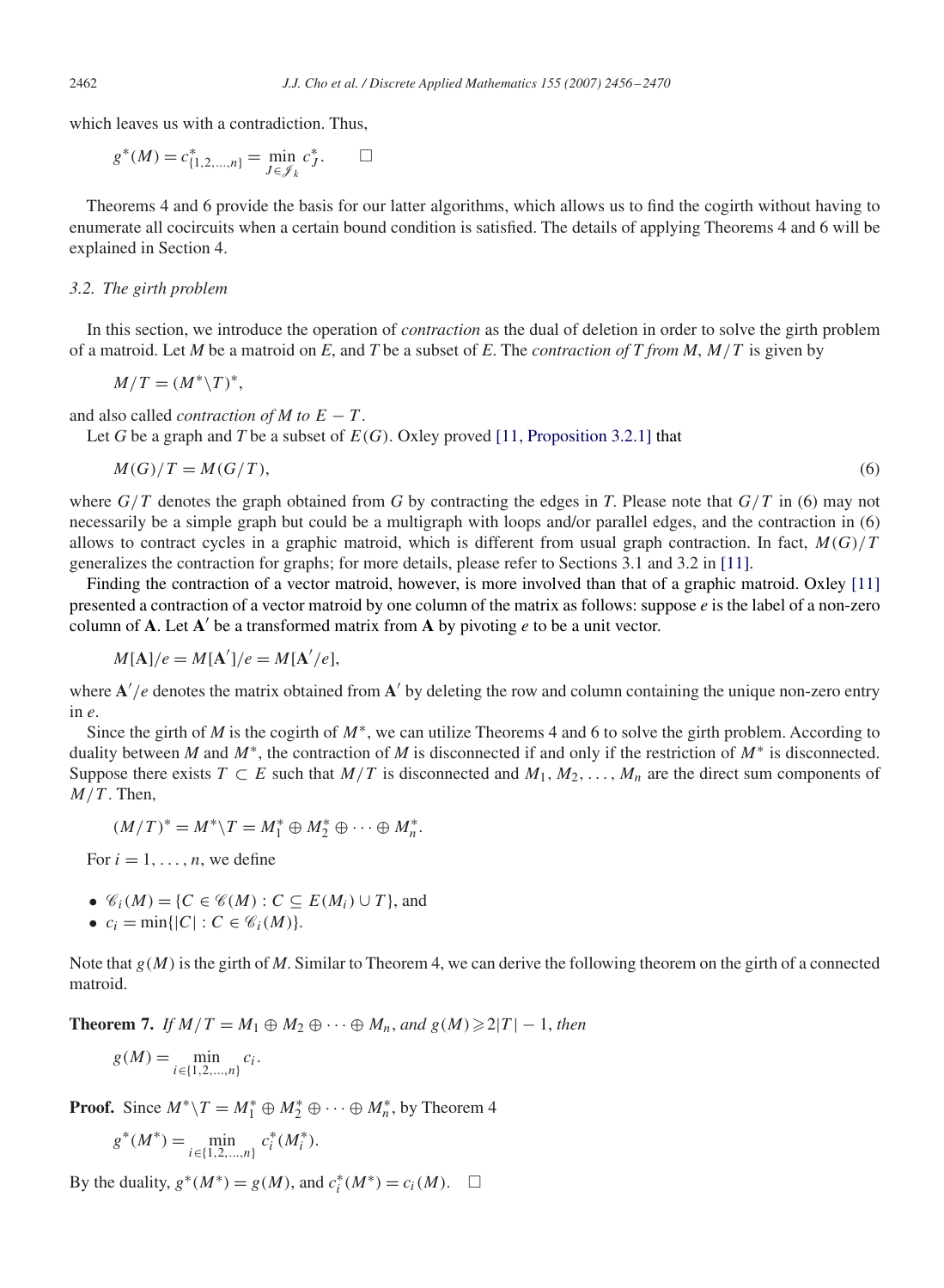Again, the bound  $2|T| - 1$  in the above theorem can be relaxed. For  $J \subseteq \{1, \ldots, n\},\$ 

- $\mathcal{C}_J(M) = \{C \in \mathcal{C}(M) : C \subseteq \bigcup_{j \in J} E(M_j) \cup T\}$ , and
- $c_J = \min\{|C| : C \in \mathscr{C}_J\}.$

Again, let  $\mathcal{J}_k$  be a collection of all the *k*-subsets of  $\{1, 2, ..., n\}$ .

**Theorem 8.** *If*  $M/T = M_1 \oplus M_2 \oplus \cdots \oplus M_n$  *and*  $g(M) \geqslant ((k+1)/k)|T| - 1$ , *then* 

$$
g(M) = \min_{J \in \mathscr{J}_k} c_J.
$$

The proof is omitted.

# **4. Algorithms for vector matroids**

In this section, we present the algorithms for finding the cogirth of a vector matroid based on Theorems 4 and 6. The basic idea in utilizing Theorems 4 and 6 is to decompose the matrix on which a vector matroid is specified. In so doing, Section 4.1 presents an *n*-way hypergraph partitioning procedure to find *S* such that  $M\setminus S$  can be disconnected and to find  $E(M_i)$ , the ground set of the *i*th direct sum component for  $i = 1, 2, ..., n$ ; Section 4.2 has the details of our algorithms; and Section 4.3 discuss how these algorithms for solving the cogirth problem can be applied to the girth problem using the standard representative matrices.

## *4.1. Bordered-block structure*

Let **A** be a  $p \times m$  matrix over the field  $\mathbb{F}$  and  $M[A]$  be the vector matroid specified by **A**. In order to utilize Theorems 4 and 6, we need to permute **A** into a *bordered block diagonal form* (BBDF) such as

$$
A_{\text{BBDF}} = \begin{pmatrix} A_1 & & & S_1 \\ & A_2 & & & S_2 \\ & & \ddots & & \vdots \\ & & & A_n & S_n \end{pmatrix},
$$

where  $\mathbf{A}_1, \mathbf{A}_2, \ldots, \mathbf{A}_n$  are called the *blocks*, and a submatrix  $(\mathbf{S}_1^T \ \mathbf{S}_2^T \ \cdots \ \mathbf{S}_n^T)^T$  is called the *border*. In fact, the block diagonal form in Eq. (2) is a special case of this BBDF where there is no border in it.

Denote by  $\mathbf{A}[I, J]$  the submatrix of  $\mathbf{A}$  with the row set *I* and the column set *J*, namely,  $\mathbf{A}[I, J] = (a_{ij} | i \in I, j \in J)$ ; and also let  $R = Row(A)$  and  $E = Col(A)$ . Denote by *S* the set of column labels corresponding to the border, and we call *S* a *separating set*. As such, the notation  $A[R, E - S]$  represents the rest of the original **A** matrix after a separating set *S* is removed. Let  $(R_1, R_2, \ldots, R_n)$  and  $(E_1, E_2, \ldots, E_n)$  be the partition of *R* and  $E - S$  such that  $R_i$  and  $E_i$  are the row set and the column set of the *i*th block  $A_i$ , i.e.,  $A_i = A[R_i, E_i]$ . Since  $M[A[R, E - S]] = M[A] \setminus S$ , we can easily derive the following lemma.

**Lemma 9.** *If S is a separating set and*  $\mathbf{A}[R_1, E_1], \mathbf{A}[R_2, E_2], \ldots, \mathbf{A}[R_n, E_n]$  *are the blocks of*  $\mathbf{A}[R, E - S]$ *, then* 

$$
M[A] \setminus S = M[A[R_1, E_1]] \oplus M[A[R_2, E_2]] \oplus \cdots \oplus M[A[R_n, E_n]].
$$

There are a few research papers reporting methods on permuting a matrix **A** into the BBDF. Ferris and Horn [\[3\]](#page-14-0) proposed a two phase approach to find a bordered block structure. Ayknant et al. [\[1\]](#page-14-0) used hypergraph models to change the permutation problem to an *n*-way hypergraph partitioning problem. Tools such as hMeTis[\[4\]](#page-14-0) and PaToH [\[2\]](#page-14-0) provide stable results very quickly in solving the *n*-way hypergraph partitioning problems.

A hypergraph  $H = (V, N)$  is defined as a set of vertices V and a multiset of hyperedges N, which are a subset of V. Let **A** be a  $p \times m$  matrix. *Hypergraph representation* of **A** is a  $H = (V, N)$  such that V is a set of row labels of **A**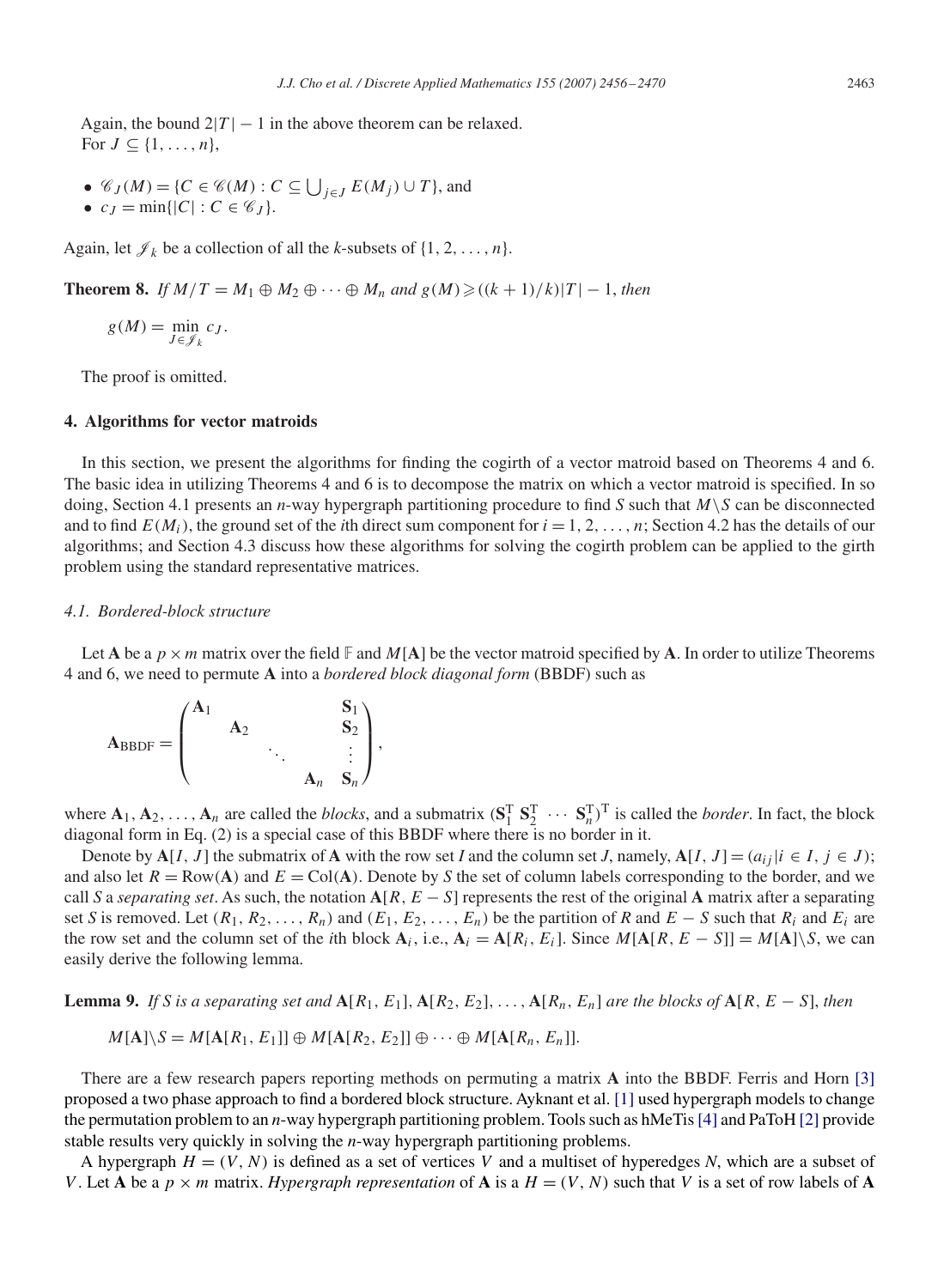

Fig. 1. Hypergraph representation.

and  $N_i \in N$  contains the vertices corresponding to the rows that have a non-zero entry in column *i*. Let  $i \in V$ . Then,  $i \in N_i$  if and only if  $a_{ij}$  is non-zero, where  $a_{ij}$  is the  $(i, j)$ -entry of **A**.

For example,

 $A =$  $\sqrt{2}$  $\overline{I}$ 0  $a_{12}$   $a_{13}$  0 0  $a_{16}$ 0  $a_{22}$  0 0  $a_{25}$   $a_{26}$ 0 0  $a_{33}$  0 0  $a_{36}$  $a_{41}$  0 0  $a_{44}$  0  $a_{46}$  $\setminus$  $\vert \cdot \vert$ 

The hypergraph representation of **A** is  $H = (V, N)$  such that  $V = \{1, 2, 3, 4\}$  and  $N = \{\{4\}, \{1, 2\}, \{1, 3\}, \{4\}, \{2\},\$  $\{1, 2, 3, 4\}$ . Fig. 1 illustrates *H*. In Fig. 1, the circled numbers  $(0, 2, 3, 4)$  represent the vertices in *V*, and solid lines represent the hyperedges. For example, the rightmost hyperedge connecting  $\Phi$  and  $\Phi$  represents {1, 3}, which corresponds to the third column in **A**. Dashed ellipses show resulting partitions after removing hyperedge {1, 2, 3, 4}.

The *n*-way hypergraph partitioning problem is to find a set of hyperedges of a minimum size whose removal disconnects the *n* vertex parts of a hypergraph. Using one of the aforementioned *n*-way hypergraph partitioning tools, we can see that the hypergraph *H* is disconnected by deleting the hyperedge  $\{1, 2, 3, 4\}$ , and the resulting partitions are  $\{1, 2, 3\}$  and  $\{4\}$ . In Fig. 1, these two partitions are contained by two dashed ellipses. In fact, the hyperedge  $\{1, 2, 3, 4\}$ corresponds to the border of **A** and the partitions correspond to the blocks. Then, in the above example of **A**, the separating set *S* is  $\{6\}$ , which corresponds to the hyperedge  $\{1, 2, 3, 4\}$ . Since we find two partitions, there are two blocks: i.e.  $A[R_1, E_1] = A[{1, 2, 3}, {2, 3, 5}]$  and  $A[R_2, E_2] = A[{4}, {1, 4}]$ .

The aforementioned tools for solving the *n*-way hypergraph partitioning problem need users to specify the resulting number of blocks, *n*. The bounds in Theorems 4 and 6 actually provide some guideline in helping select the value of *n*. For a vector matroid specified on a matrix, the bounds are the switching point when one can start testing smaller submatrices in an attempt to find the cogirth. Therefore, the earlier the switch can be done, the bigger the computation benefit is. In that spirit, we recommend using an *n* that gives the smallest bound in the corresponding theorems. In the next subsection, two versions of algorithm, Algorithms 2 and 3, are devised based on Theorems 4 and 6, respectively. When using Algorithm 2, the *n* that yields a BBDF with the smallest |S| should be used; when using Algorithm 3, we recommend using an *n* so that  $(n/(n-1))|S|$  is minimized.

### *4.2. Finding cogirth using matroid structure*

Our algorithm aims at finding the cogirth of a matroid specified by a sparse matrix. A sparse matrix usually possesses certain type of structure, which provides an opportunity for us to reduce the computation time when seeking for a high degree of a cogirth. To an extreme, if a matrix can be permuted into a block diagonal form, then  $|S| = 0$ . Hence, by Theorem 4,  $g^*(M)$  is simply the smallest value of the cogirths associated with blocks; this is the case for the matrix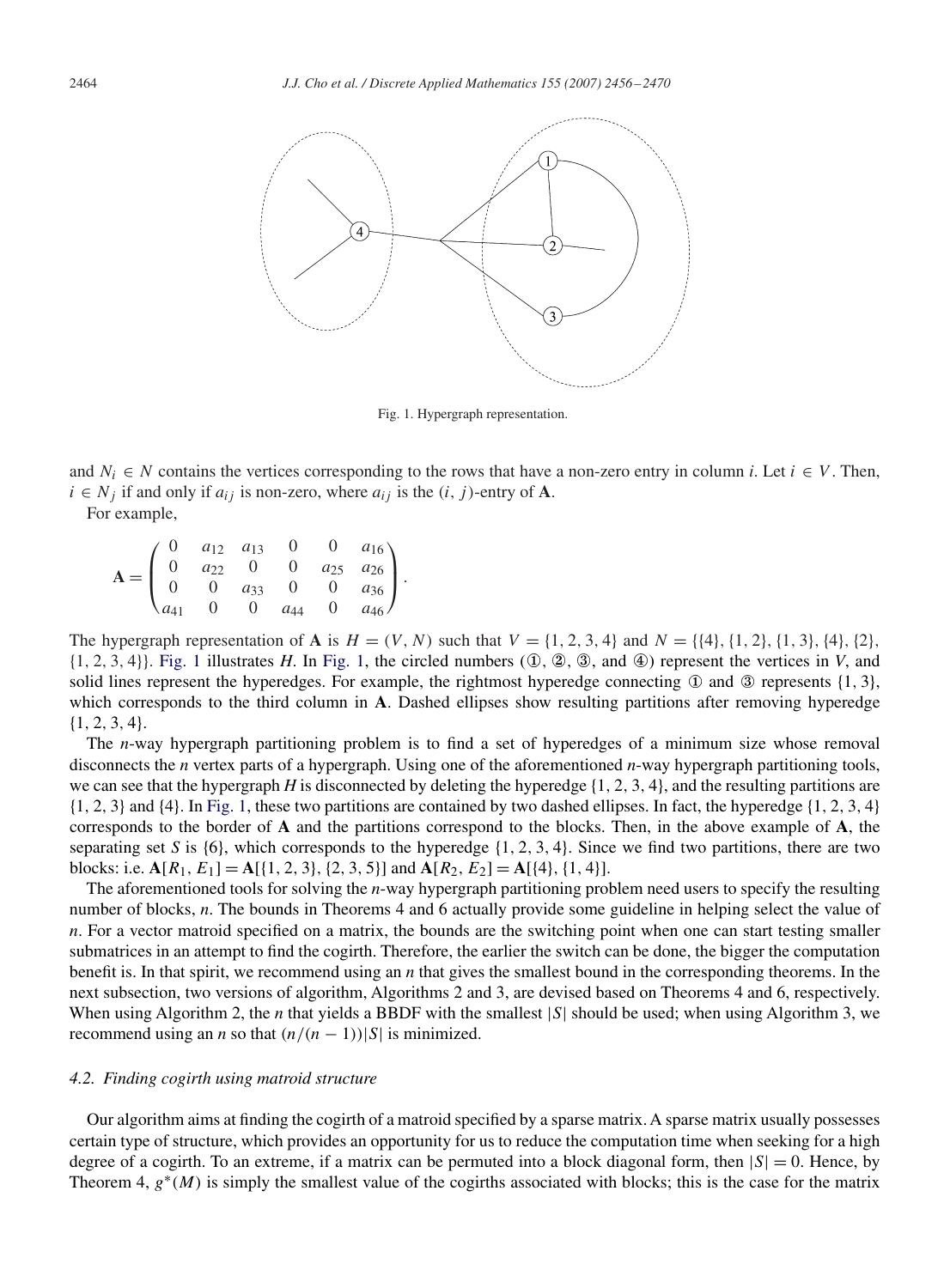in Eq. (2). Obviously, testing the smaller submatrix is usually much less expensive than testing the original matrix. In general, a matrix in the block diagonal form is not very common. A common manifestation of a sparse matrix usually takes the format of the BBDF as illustrated in Section 4.1.

Consider a  $p \times m$  matrix **A** with *n* blocks in its BBDF. Lemma 11 shows the relationship between  $c_J^*(M)$  and the cogirth of a submatrix, where *J* is a subset of  $\{1, 2, \ldots, n\}$ . In order to prove Lemma 11, the following remark is derived using linear algebra.

**Remark 10.** The cocircuit in  $M[A[\bigcup_{i \in J} R_i], \bigcup_{j \in J} E_j \cup S]]$  is a codependent set in *M*.

From Remark 10, we can conclude,

$$
c_J^*(M[\mathbf{A}]) \leq c^* \left( M \left[ \mathbf{A} \left[ \bigcup_{i \in J} R_i, \bigcup_{j \in J} E_j \cup S \right] \right] \right). \tag{7}
$$

Lemma 11 presents that  $c_J^*(M)$  can be obtained from the cogirth of a submatrix associated with the blocks and the border when  $r(M\setminus S) = r(M)$ .

**Lemma 11.** *If*  $r(M\setminus S) = r(M)$ ,

$$
c_J^*(M[\mathbf{A}]) = c^* \left( M \left[ \mathbf{A} \left[ \bigcup_{i \in J} R_i, \bigcup_{j \in J} E_j \cup S \right] \right] \right),
$$

*where J is a subset of*  $\{1, 2, \ldots, n\}$ .

**Proof.** Let  $r = r(M)$  and  $r_i = r(M_i)$  for  $i = 1, 2, ..., n$ . Since  $r(M \setminus S) = r(M)$ ,

$$
r=r_1+r_2+\cdots+r_n.
$$

Let  $D \in \mathcal{C}_J^*(M[A])$ . Then,

$$
r(A[R, E - D]) = r - 1.
$$

Since  $r(M\backslash S) = r(M)$ ,

$$
r\left(\mathbf{A}\left[R-\bigcup_{i\in J}R_i,E-\left(\bigcup_{j\in J}E_j\cup S\right)\right]\right)=r-\sum_{j\in J}r_j.
$$

Hence,

$$
r\left(\mathbf{A}\left[\bigcup_{i\in J}R_i,\left(\bigcup_{j\in J}E_j\cup S\right)-D\right]\right)=\sum_{j\in J}r_j-1.
$$

Therefore, the cocircuits in  $\mathcal{C}_J^*(M[A])$  is a codependent set in  $M[A[\bigcup_{i\in J} R_i, \bigcup_{j\in J} E_j \cup S]]$ , and

$$
c_J^*(M[\mathbf{A}]) \geq c^* \left( M \left[ \mathbf{A} \left[ \bigcup_{i \in J} R_i, \bigcup_{j \in J} E_j \cup S \right] \right] \right).
$$

Combining with Eq. (7),

$$
c_J^*(M[\mathbf{A}]) = c^* \left( M \left[ \mathbf{A} \left[ \bigcup_{i \in J} R_i, \bigcup_{j \in J} E_j \cup S \right] \right] \right). \qquad \Box
$$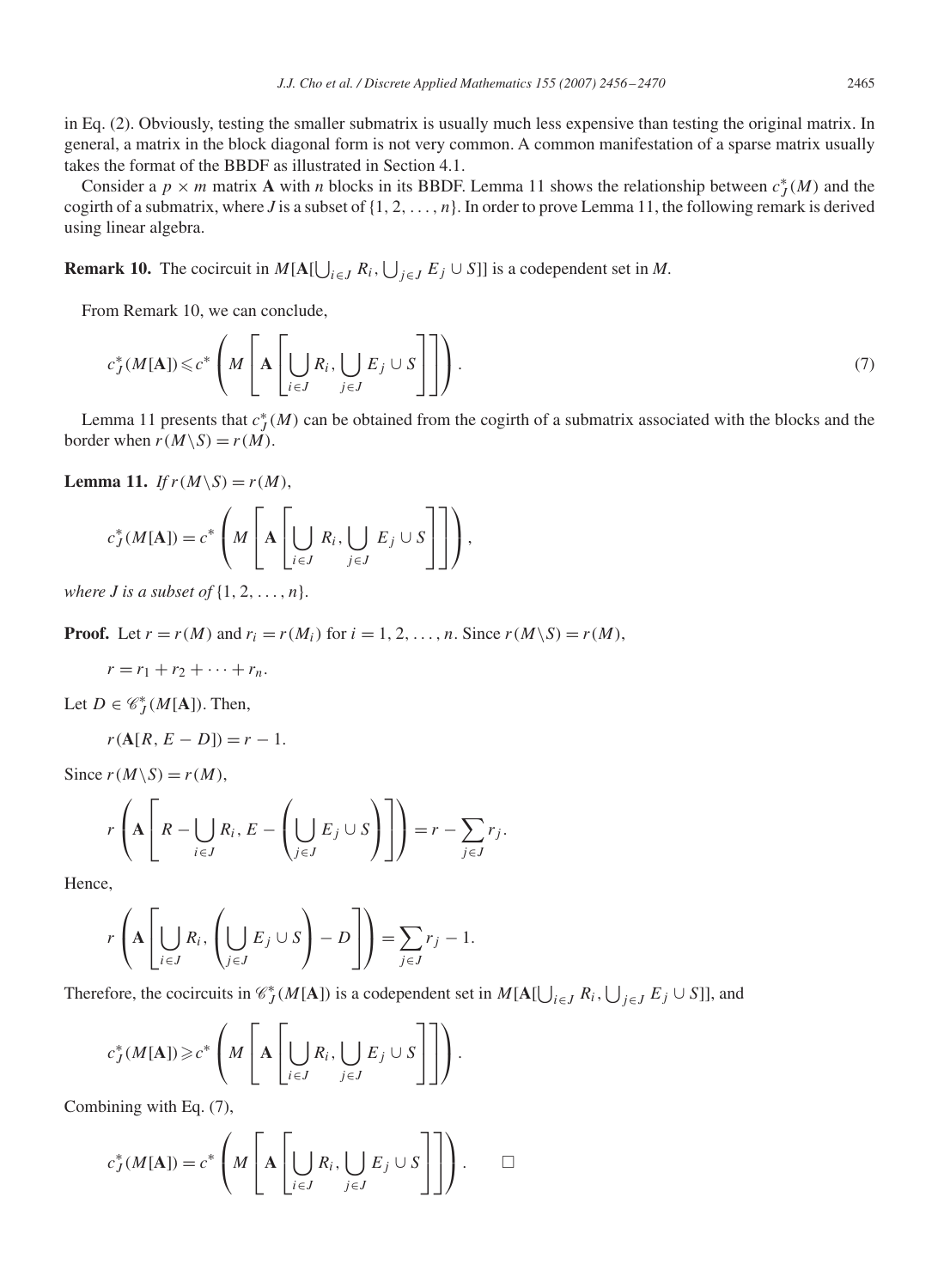As long as  $g^*(M) > 1$ , the bound condition in Theorem 4,  $g^*(M) \ge 2|S| - 1$ , implies that  $g^*(M) > |S|$ . From the definition of cogirth,  $g^*(M) > |S|$  means that *S* is not a cocircuit, and thus,  $r(M\setminus S) = r(M)$ . This is equivalent to saying that when  $g^*(M) > 1$  and the bound condition is also satisfied, the condition  $r(M\setminus S) = r(M)$  will be satisfied. The following cogirth-finding algorithm is based on Theorem 4 and Lemma 11.

## **Algorithm 2.** *Computing the cogirth of a vector matroid* M[**A**].

*Input*: *Matrix*  $\mathbf{A} \in \mathbb{R}^{p \times m}$ , *separating set S, and row set and column set of blocks*  $(R_1, R_2, \ldots, R_n)$  *and*  $(E_1, E_2, \ldots, E_n)$  $\ldots$ ,  $E_n$ ).

- (1)  $d = 1$ .
- (2) *If there exists*  $\mathbf{A}_{(-d)}$  *such that*  $r(\mathbf{A}_{(-d)}) < r(\mathbf{A})$ *, stop and*  $g^*(M[\mathbf{A}]) = d$ *.*
- (3)  $d = d + 1$ .
- (4) *If* d < 2|S| − 1, *repeat step* (2)–(3).
- (5) *For*  $i = 1, 2, \ldots, n$ , *if there exists*  $\mathbf{A}[R_i, E_i \cup S]_{(-d)}$  *such that*  $r(\mathbf{A}[R_i, E_i \cup S]_{(-d)}) < r(\mathbf{A}[R_i, E_i \cup S])$ , *stop and*  $g^*(M[A]) = d.$
- (6)  $d = d + 1$ , and return to step (5).

As a consequence of Theorem 6, the following corollary is derived to help establish Algorithm 3, which can further save the computation time by reducing the bound  $(2|S|-1)$  in the fourth step of Algorithm 2 to  $((n/n-1)|S|-1)$ .

**Corollary 12.** *If*  $M \setminus S = M_1 \oplus M_2 \oplus \cdots \oplus M_n$ , and  $g^*(M) \geq ((k+1)/k)|S|-1$ ,

$$
g^*(M) = \min_{J \in \mathscr{J}_k} c^* \left( M \left[ \mathbf{A} \left[ \bigcup_{i \in J} R_i, \bigcup_{j \in J} E_j \cup S \right] \right] \right).
$$

Recall that  $\mathcal{J}_k$  denotes the collection of all the *k*-subsets of  $\{1, 2, ..., n\}$ .

**Proof.** Suppose  $|S| \neq 0$ . (The case  $|S|=0$  is straightforward, hence omitted.) Since  $g^*(M) \geq ((k+1)/k)|S|-1 > |S|-1$ ,

$$
g^*(M) \geqslant |S|.
$$

Hence, strict subsets of *S* are not cocircuits in *M*.

(1) If *S* is not a cocircuit,  $r(M\setminus S) = r(M)$ . By Theorem 6 and Lemma 11,

$$
g^*(M) = \min_{J \in \mathcal{J}_k} c_J^* = \min_{J \in \mathcal{J}_k} c^* \left( M \left[ \mathbf{A} \left[ \bigcup_{i \in J} R_i, \bigcup_{j \in J} E_j \cup S \right] \right] \right).
$$
 (8)

(2) If *S* is a cocircuit in *M*, then  $g^*(M) = |S|$ . Suppose *S* is coindependent set in  $M[A[R_i, E_i \cup S]]$  for all  $i \in$  $\{1, 2, \ldots, n\}$ . Then,

$$
\sum_{i=1}^n r(\mathbf{A}[R_i, E_i]) = r(\mathbf{A}).
$$

This contradicts the assumption that *S* is a cocircuit in *M*. Therefore, there exists  $i \in \{1, 2, ..., n\}$  such that *S* is a codependent set in  $M[A[R_i, E_i \cup S]]$ . By Remark 10, for  $j \in \{1, 2, ..., n\}$ , the sizes of the cocircuits in  $M[A[R_i, E_j \cup S]]$  are not smaller than  $g^*(M)$ . Therefore,

$$
g^*(M) = \min_{i \in \{1, 2, \dots, n\}} c^*(M[\mathbf{A}[R_i, E_i \cup S]]).
$$
\n(9)

From Eqs. (8) and (9), we can conclude,

$$
g^*(M) = \min_{J \in \mathcal{J}_k} c_J^* = \min_{J \in \mathcal{J}_k} c^* \left( M \left[ \mathbf{A} \left[ \bigcup_{i \in J} R_i, \bigcup_{j \in J} E_j \cup S \right] \right] \right). \qquad \Box
$$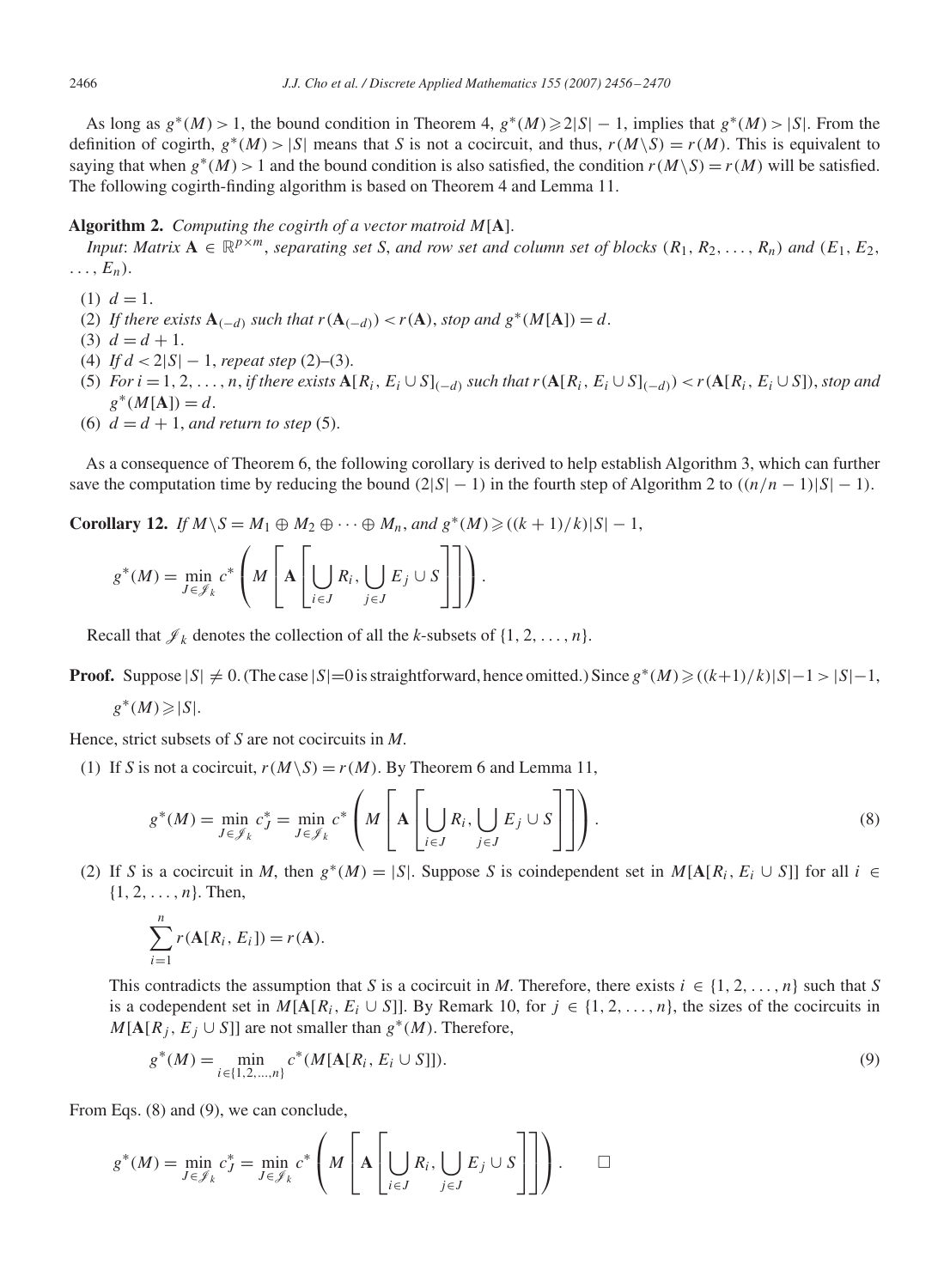Corollary 12 enables us to establish Algorithm 3, which uses a smaller bound,  $((n/(n-1))|S|-1)$ , than  $(2|S|-1)$ in Algorithm 2. When using the bound of  $((n/(n-1))|S|-1)$ , instead of testing the rank of a submatrix  $A[R_i, E_i \cup S]$ generated from an individual block, we can test one of the possible submatrices  $A[\bigcup_{j\in J}R_j,\bigcup_{j\in J}E_j\cup S]$  that combine blocks. As specified in Theorem 6 and Corollary 12, *J* is an element in  $\mathcal{J}_k$ , which is the collection of all the *k*-subsets of  $\{1, 2, \ldots, n\}$ . We therefore need additional steps in the next algorithm to sort through the combinations of blocks for Corollary 12 to be applied.

In so doing, denote by  $\mathcal{A}_k$  a collection of matrices such that

$$
\mathbf{A}\left[\bigcup_{i\in J}R_i,\bigcup_{j\in J}E_j\cup S\right]\in\mathscr{A}_k\quad\text{for all }J\in\mathscr{J}_k.
$$

Obviously,  $\mathscr{A}_1$ , i.e.,  $k = 1$ , is the collection of  $\{A[R_1, E_1 \cup S], \ldots, A[R_n, E_n \cup S]\}$ , and  $\mathscr{A}_n$ , i.e.,  $k = n$ , contains only **A**. Denote by  $N_{(-d)}(k)$  the total number of reduced matrices generated from *all* the matrices in  $\mathscr{A}_k$ , so

$$
N_{(-d)}(k) = \sum_{J \in \mathscr{J}_k} \left( \left| \bigcup_{j \in J} E_j \right| + |S| \right).
$$

The algorithm using Corollary 12 is as follows.

**Algorithm 3.** *Computing the cogirth of a vector matroid* M[**A**]

*Input*: *Matrix*  $\mathbf{A} \in \mathbb{R}^{p \times m}$ , *separating set S, and row set and column set of blocks*  $(R_1, R_2, \ldots, R_n)$  *and*  $(E_1, E_2, \ldots, E_n)$  $\ldots$ ,  $E_n$ ).

- (1)  $d = 1$ .
- (2) *If there exists*  $\mathbf{A}_{(-d)}$  *such that*  $r(\mathbf{A}_{(-d)}) < r(\mathbf{A})$ *, stop and*  $g^*(M[\mathbf{A}]) = d$ *.*
- (3)  $d = d + 1$ .
- (4) *If*  $d < (n/(n-1))|S| 1$ , *then repeat step* (2)–(3).
- (5) *Find an integer* k<sup>∗</sup> *such that*

$$
k^* = \operatorname*{argmin}_{(|S|/(d-|S|+1)) \le k \le n} N_{(-d)}(k).
$$

(6) *For*  $\mathbf{A}' \in \mathcal{A}_{k^*}$ , *if there exists*  $\mathbf{A}'_{(-d)}$  *such that*  $r(\mathbf{A}'_{(-d)}) < r(\mathbf{A}')$ *, stop and*  $g^*(M[\mathbf{A}]) = d$ *.* (7)  $d = d + 1$ , and return to step (5).

At the fifth step, the algorithm selects *k* that requires the least computation time. The computation time for step (6) is proportional to the number of matrices  $A'_{(-d)}$  that can be generated by removing *d* rows from  $A' \in \mathcal{A}_k$ . For a given *d*, we should choose  $k^*$  that minimizes  $N_{(-d)}(k)$ , namely  $k^* = \operatorname{argmin}_k N_{(-d)}(k)$ , and then, test the ranks of the resulting reduced matrices. Note that for a given *d*, the possible value for *k* is bounded in the range  $[|S|/(d - |S| + 1), n]$ , as a direct result from the conditions specified in Theorem 6 and Corollary 12. If |S| is considerably large, Algorithm 3 may become identical to Algorithm 1, and will not gain any additional computation benefit. When there is no border or a just one-column border in **A**,  $\left(\frac{n}{n-1}\right)|S| - 1 < 1$ . As a result, Algorithm 3 will reap the greatest computation benefit by testing those small matrices in  $\mathcal{A}_1$  except when  $d = 1$ . For any other cases, the computation saving lies in between.

#### *4.3. Finding girth of a vector matroid*

Sections 4.1 and 4.2 provide the procedures of finding the cogirth of a vector matroid. The girth of a vector matroid can be found by solving the cogirth problem of its dual matroid. For a vector matroid, an explicit representation for  $M^*$  can be constructed using the standard representative matrix.

Assuming that not all elements in **A** are zero, we can change **A** into the from  $A_s = (I_r|D)$  such that  $M[A] = M[A_s]$ , where  $r = r(M)$ ,  $\mathbf{I}_r$  is the  $r \times r$  identity matrix, and **D** is some  $r \times (m - r)$  matrix. We call the matrix  $\mathbf{A}_s$  a *standard representative matrix* for *M*. Given the standard representative matrix for *M* as defined above, the standard representative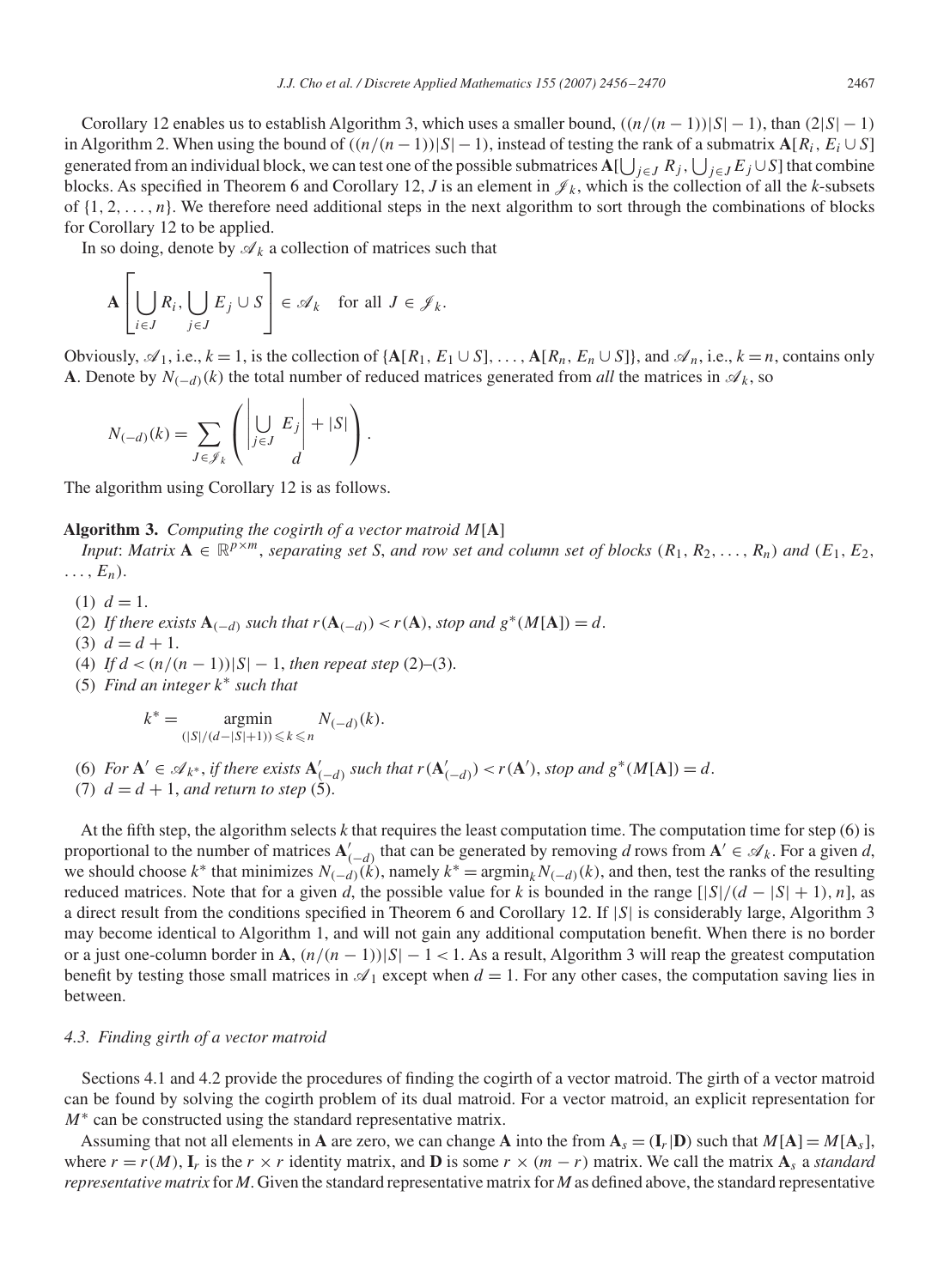|                  |                | 1.8          | $-1.8$         | $\theta$     | $\Omega$       | $\Omega$   | $\Omega$     | 0          | $\theta$     | 0            | 0              | ∩        |
|------------------|----------------|--------------|----------------|--------------|----------------|------------|--------------|------------|--------------|--------------|----------------|----------|
|                  | 0              | $\theta$     | $\theta$       | $\mathbf{1}$ | $-0.35$        | 0.35       | $\Omega$     | $\Omega$   | $\theta$     | Ü            | 0              | $\Omega$ |
|                  | 0              | $\theta$     | $\theta$       | $\theta$     | $\theta$       | $\theta$   | $\mathbf{1}$ | $-0.28571$ | 0.28571      | 0            | $\theta$       |          |
|                  | 0              | $\Omega$     | $\Omega$       | $\Omega$     | $\Omega$       | $\theta$   |              | $-0.35$    | 0.35         | 0            | $\Omega$       | 0        |
|                  | $\overline{0}$ | $\Omega$     | $\theta$       | $\Omega$     | $\Omega$       | $\theta$   | 0            | $\theta$   | $\mathbf{0}$ | 1            | 1.09           | $-0.09$  |
|                  | 1              | $-0.54$      | 0.32           | $\Omega$     | $\Omega$       | 0          | n            | 0          | $\theta$     | O            | $\Omega$       | $\theta$ |
|                  | 1              | 1.09         | $-0.09$ 0      |              | $\Omega$       | 0          | O            | $\Omega$   | 0            | O            | 0              | $\Omega$ |
|                  | 0              | $\Omega$     | $\theta$       | $\Omega$     | $\Omega$       | 0          | $\theta$     | 0.57143    | 0.42857      | 0            | $\theta$       |          |
|                  | 0              | 1.26         | $-0.26$ 0      |              | $\Omega$       | $\Omega$   | n            | $\theta$   | $\mathbf{0}$ | O            | 0              |          |
|                  | 0              | $\theta$     | $\theta$       | $\mathbf{1}$ | 0.25           | $-0.64$    | U            | U          | 0            | O            | $\Omega$       |          |
|                  | 1              | $-0.9$       | 0.9            | $\theta$     | $\Omega$       | $\theta$   | $\theta$     | 0          | 0            | 0            | 0              |          |
|                  | 0              | $\Omega$     | $\theta$       | $\Omega$     | $-0.16$        | 1.16       | $\Omega$     | $\theta$   | 0            | $\theta$     | $\Omega$       | $\Omega$ |
|                  | $^{-1}$        | 0.21084      | $\mathbf{0}$   | $\mathbf{1}$ | $-0.35$        | 0.13916    | $-0.96755$   | 0.238      | $\mathbf{0}$ | $-0.032454$  | 0.02           | $-0.238$ |
|                  | $\bf{0}$       | $\theta$     | $\Omega$       | $\Omega$     | $\theta$       | $\theta$   | 1            | 0.28571    | $-0.28571$   | $\theta$     | 0              | 0        |
|                  | 0              | $\theta$     | $\Omega$       |              | $1 - 0.28571$  | 0.28571    | $\Omega$     | $\theta$   | $\theta$     | $\theta$     | 0              | $\Omega$ |
|                  | Û              | $\Omega$     | $\Omega$       | $\mathbf{1}$ | 1.2857         | $-0.28571$ | $\Omega$     | $\Omega$   | $\Omega$     | 0            | $\Omega$       |          |
| $\mathbf{A}^T =$ | U              | $\theta$     | $\theta$       | $\Omega$     | $\overline{0}$ | $\theta$   | 1            | 0.12       | $-0.56$      | 0            | 0              |          |
|                  | 0              | $\theta$     | $\theta$       | $\Omega$     | $\theta$       | $\theta$   |              | 1.09       | $-0.09$      | 0            | 0              |          |
|                  | 0              | 0.56         | 0.44           | $\theta$     | $\Omega$       | $\theta$   | $\theta$     | $\Omega$   | $\theta$     | 0            | $\Omega$       |          |
|                  | 0              | $\Omega$     | $\overline{0}$ | $\mathbf{1}$ | 0.55           | $-0.55$    | $\theta$     | $\Omega$   | 0            | 0            | O              |          |
|                  | 0              | $-0.14$      | 1.14           | $\Omega$     | $\theta$       | $\Omega$   | 0            | 0          | 0            | 0            | $\theta$       | 0        |
|                  | 0              | $\theta$     | $\theta$       | $\Omega$     | $\theta$       | 0          | O            | O          | 0            | 0            | 1.375          | $-0.375$ |
|                  | 0              | $\Omega$     | $\theta$       | $\Omega$     | $\Omega$       | 0          |              | U          | 0            | 0            | 0.5            | 0.5      |
|                  | 0              | $\Omega$     | $\Omega$       | $\Omega$     | $\Omega$       | $\Omega$   |              | U          | 0            | 0            | $-0.375$       | 1.375    |
|                  | 0              | $\Omega$     | $\theta$       | $\Omega$     | 0.465          | 0.535      | 0            | $\Omega$   | $\Omega$     | 0            | $\overline{0}$ | $\Omega$ |
|                  | 0              | $\theta$     | $\theta$       | $\Omega$     | $\theta$       | $\theta$   | $\theta$     | 1.2857     | $-0.28571$   | 0            | $\theta$       | $\theta$ |
|                  | 0              | $\Omega$     | $\theta$       | $\Omega$     | $\theta$       | 0          | 0            | $-0.14286$ | 1.1429       | $\Omega$     | $\theta$       | $\Omega$ |
|                  | 0              | $\Omega$     | $\Omega$       | 0            | 0              | 0          | 0            | 0          | $\Omega$     | 1            | 2.25           | $-2.25$  |
|                  | 0              | $\Omega$     | $\Omega$       | 0            | $\Omega$       | 0          | ∩            | $\Omega$   | $\Omega$     | 1            | 2.4            | $-1.92$  |
|                  |                | 1.8          | $-1.8$         | $\Omega$     | $\Omega$       | O          |              | O          | 0            | $\Omega$     | $\theta$       | $\theta$ |
|                  | 0              | $\mathbf{0}$ | $\mathbf{0}$   | $\Omega$     | $\Omega$       | 0          |              | U          | $\Omega$     | 1            | $-1.125$       | 1.125    |
|                  | 0              | $\Omega$     | $\Omega$       | $\Omega$     | $\theta$       | $\Omega$   | $\Omega$     | $\Omega$   | 0            | $\mathbf{1}$ | $-0.35$        | 0.35     |
|                  | -1             | $-0.33133$   | $\overline{0}$ | $\mathbf{1}$ | 0.55           | $-0.21867$ | $-1.0041$    | $-0.02975$ | $\mathbf{0}$ | 0.01         | 0.01           | 0.02975  |
|                  | $\theta$       | $\Omega$     | $\theta$       | $\Omega$     | 1.09           | $-0.09$    | $\theta$     | $\theta$   | $\theta$     | $\Omega$     | $\theta$       | $\theta$ |
|                  |                |              |                |              |                |            |              |            |              |              |                |          |

Fig. 2. 12 × 34 matrix **A**.

matrix for  $M^*$ [**A**] is in the form  $(-D^T|I_{m-r})$ . Using the standard representative matrices, the girth problem of a vector matroid can be easily converted to the cogirth problem of the dual matroid or vice versa.

If the field  $\mathbb F$  is a finite field, e.g.,  $\mathbb F(2)$ , the standard representative matrix is free of round-off errors so that  $M[A]$  is precisely same with  $M[A_s]$ . However, in many practical situations when the field is rational  $\mathbb Q$ , the round-off errors may be significant if the numerical routine is not so capable [\[6\].](#page-14-0) Fortunately, the widely available methods such as partial or complete pivoting are considered to be capable of generating a standard representative matrix so that  $M[A] = M[A_s]$ still holds in a practical sense.

#### *4.4. Example*

Fig. 2 gives a  $12 \times 34$  matrix **A**, of which  $R = Row(A) = \{1, 2, ..., 12\}$  and  $E = Col(A) = \{1, 2, ..., 34\}$ . First, we use the *n*-way hypergraph partition tools to identify the structure in **A**. We find that the 4-way hypergraph partition (i.e., *n* = 4) gives the minimum of  $\left(\frac{n}{n-1}\right)|S| = \frac{4}{3} \times 2$ . Hence,

- $S = \{13, 33\},\$
- $E_1 = \{1, 6, 7, 9, 11, 19, 21, 30\},\$
- $E_2 = \{2, 10, 12, 15, 16, 20, 25, 34\},\$
- $E_3 = \{3, 4, 8, 14, 17, 18, 26, 27\}$ , and
- $E_4 = \{5, 22, 23, 24, 28, 29, 31, 32\}.$

The permuted **A** in a BBDF is shown in [Fig. 3.](#page-13-0) Second, use Algorithm 3 to find the cogirth  $g^*(M)$ . Given  $(n/(n - 1))$ 1))|S| =  $\frac{8}{3}$ , it means the bound on *d* allowing us to switch to submatrices testing is  $\lceil (n/(n-1))|S| \rceil - 1 = 2$  where  $\lceil a \rceil$ is the smallest integer greater than or equal to *a*. Thus, we test **A** for  $d = 1$ , and we conclude that  $g^*(M) > 1$ . Starting with  $d = 2$ , we can test submatrices. When  $d = 2$ , the possible values for k is 2, 3, or 4. We find that  $N_{(-2)}(4) = 561$  is the smallest one among the three alternatives. Hence,  $k^* = n = 4$  for  $d = 2$ , and the ranks of  $A'_{(-2)}$  for  $A' \in \mathcal{A}_4$ , which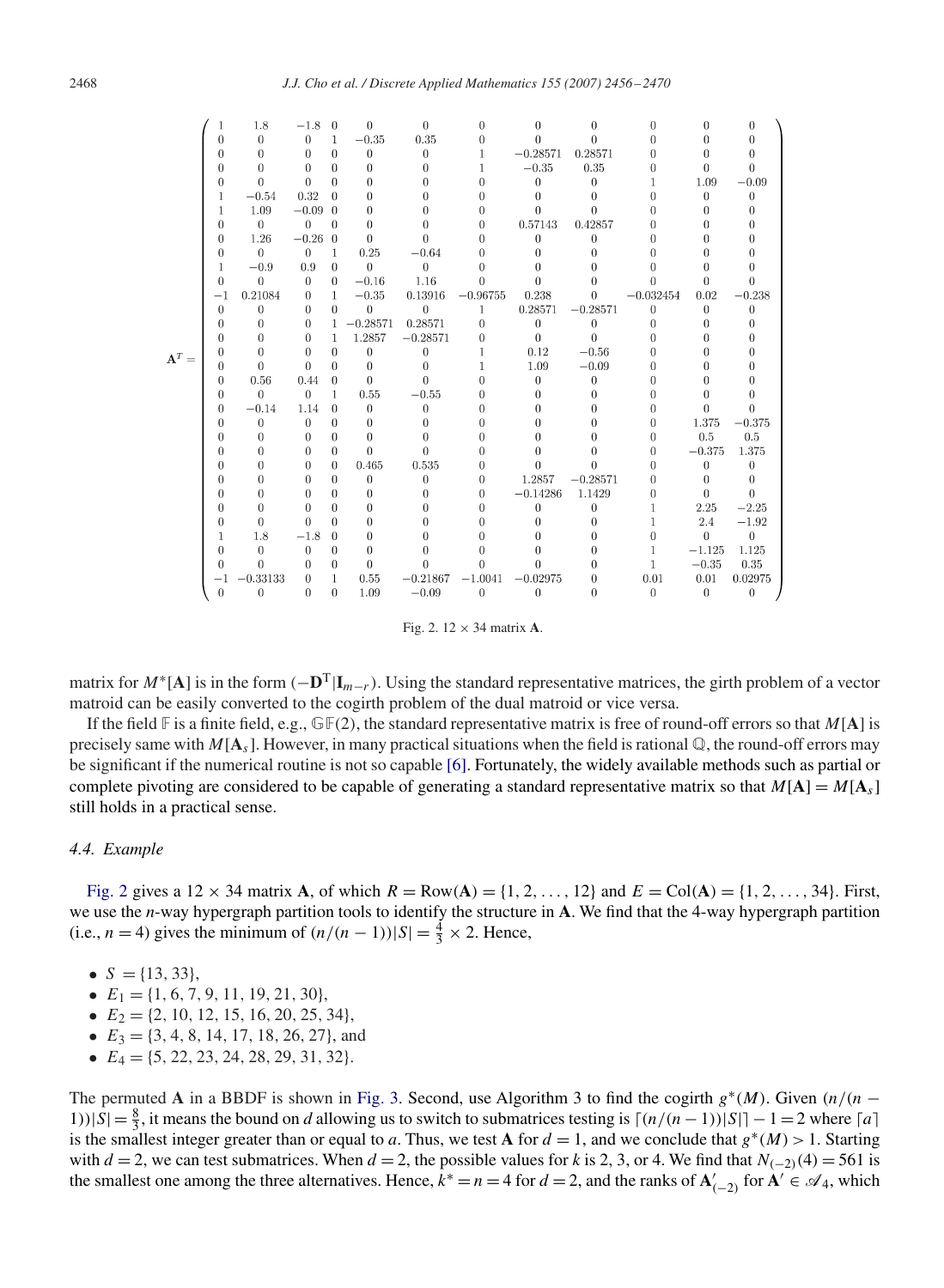<span id="page-13-0"></span>

|                  |                | 1.8            | $-1.8$           | $\overline{0}$ | $\overline{0}$ | $\boldsymbol{0}$ | $\overline{0}$   | 0              | 0                | 0                | $\overline{0}$ | 0        |
|------------------|----------------|----------------|------------------|----------------|----------------|------------------|------------------|----------------|------------------|------------------|----------------|----------|
|                  | 1              | $-0.54$        | 0.32             | $\Omega$       | $\theta$       | $\theta$         | $\overline{0}$   | 0              | 0                | 0                | $\theta$       | $\theta$ |
|                  | 1              | 1.09           | $-0.09$ 0        |                | $\theta$       | $\theta$         | $\theta$         | 0              | 0                | $\Omega$         | $\theta$       | $\Omega$ |
|                  | $\theta$       | 1.26           | $-0.26$ 0        |                | $\theta$       | $\theta$         | $\theta$         | 0              | $\overline{0}$   | 0                | $\theta$       | O        |
|                  | 1              | $-0.9$         | 0.9              | $\overline{0}$ | $\overline{0}$ | $\overline{0}$   | $\overline{0}$   | 0              | $\overline{0}$   | 0                | $\overline{0}$ | 0        |
|                  | $\overline{0}$ | 0.56           | 0.44             | $\theta$       | $\theta$       | $\theta$         | $\theta$         | 0              | 0                | 0                | $\theta$       | 0        |
|                  | $\theta$       | $-0.14$        | 1.14             | $\theta$       | $\theta$       | 0                | $\Omega$         | 0              | 0                | 0                | 0              | 0        |
|                  | 1              | 1.8            | $-1.8$           | $\theta$       | $\theta$       | $\theta$         | $\theta$         | 0              | 0                | 0                | $\Omega$       | 0        |
|                  | $\theta$       | $\mathbf{0}$   | $\boldsymbol{0}$ | 1              | $-0.35$        | 0.35             | $\theta$         | 0              | 0                | 0                | 0              | 0        |
|                  | $\theta$       | $\overline{0}$ | $\boldsymbol{0}$ | $\mathbf{1}$   | 0.25           | $-0.64$          | $\theta$         | 0              | 0                | 0                | 0              | 0        |
|                  | $\theta$       | $\theta$       | $\theta$         | $\Omega$       | $-0.16$        | 1.16             | $\theta$         | 0              | 0                | 0                | $\theta$       | 0        |
|                  | $\theta$       | $\theta$       | $\boldsymbol{0}$ | 1              | $-0.28571$     | 0.28571          | $\theta$         | 0              | 0                | 0                | $\Omega$       | 0        |
|                  | $\theta$       | $\overline{0}$ | $\mathbf{0}$     | 1              | 1.2857         | $-0.28571$       | $\theta$         | 0              | 0                | 0                | 0              | 0        |
|                  | 0              | $\theta$       | $\bf{0}$         | 1              | 0.55           | $-0.55$          | $\mathbf{0}$     | 0              | 0                | 0                | 0              | 0        |
|                  | $\overline{0}$ | $\overline{0}$ | $\boldsymbol{0}$ | $\theta$       | 0.465          | 0.535            | $\boldsymbol{0}$ | 0              | 0                | 0                | 0              | 0        |
|                  | $\theta$       | $\theta$       | $\theta$         | $\theta$       | 1.09           | $-0.09$          | $\theta$         | $\theta$       | $\theta$         | 0                | $\theta$       | 0        |
| $\mathbf{A}^T =$ | $\theta$       | $\theta$       | $\overline{0}$   | $\Omega$       | $\overline{0}$ | $\boldsymbol{0}$ | 1                | $-0.28571$     | 0.28571          | 0                | 0              | 0        |
|                  | $\theta$       | $\theta$       | 0                | $\theta$       | $\theta$       | $\theta$         | 1                | $-0.35$        | 0.35             | 0                | 0              | 0        |
|                  | $\theta$       | $\theta$       | $\theta$         | $\theta$       | $\theta$       | $\theta$         | $\theta$         | 0.57143        | 0.42857          | 0                | 0              | 0        |
|                  | $\theta$       | $\overline{0}$ | $\theta$         | $\overline{0}$ | $\overline{0}$ | $\overline{0}$   | 1                | 0.28571        | $-0.28571$       | $\Omega$         | $\Omega$       | O        |
|                  | $\theta$       | $\overline{0}$ | $\overline{0}$   | $\theta$       | $\overline{0}$ | $\boldsymbol{0}$ | 1                | 0.12           | $-0.56$          | 0                | 0              | 0        |
|                  | $\theta$       | $\theta$       | $\overline{0}$   | $\theta$       | $\theta$       | 0                | 1                | 1.09           | $-0.09$          | 0                | $\theta$       | 0        |
|                  | 0              | $\theta$       | 0                | $\theta$       | $\theta$       | $\theta$         | $\boldsymbol{0}$ | 1.2857         | $-0.28571$       | 0                | $\Omega$       | $\Omega$ |
|                  | $\theta$       | $\theta$       | $\theta$         | $\theta$       | $\theta$       | $\overline{0}$   | $\theta$         | $-0.14286$     | 1.1429           | $\theta$         | $\theta$       | $\theta$ |
|                  | $\theta$       | $\overline{0}$ | $\overline{0}$   | $\theta$       | $\overline{0}$ | $\theta$         | $\theta$         | $\overline{0}$ | $\boldsymbol{0}$ | 1                | 1.09           | $-0.09$  |
|                  | $\overline{0}$ | $\overline{0}$ | $\bf{0}$         | $\theta$       | $\overline{0}$ | 0                | $\bf{0}$         | 0              | $\bf{0}$         | $\boldsymbol{0}$ | 1.375          | $-0.375$ |
|                  | $\theta$       | $\theta$       | $\theta$         | $\theta$       | $\theta$       | $\theta$         | $\theta$         | 0              | 0                | 0                | 0.5            | 0.5      |
|                  | 0              | $\theta$       | $\theta$         | $\theta$       | $\theta$       | 0                | $\theta$         | 0              | 0                | 0                | $-0.375$       | 1.375    |
|                  | $\Omega$       | $\theta$       | $\boldsymbol{0}$ | $\Omega$       | $\theta$       | 0                | $\Omega$         | 0              | 0                |                  | 2.25           | $-2.25$  |
|                  | $\theta$       | $\theta$       | $\overline{0}$   | $\theta$       | $\theta$       | $\theta$         | $\theta$         | $\theta$       | 0                | 1                | 2.4            | $-1.92$  |
|                  | $\theta$       | $\theta$       | $\boldsymbol{0}$ | $\overline{0}$ | $\overline{0}$ | $\boldsymbol{0}$ | $\mathbf{0}$     | 0              | 0                |                  | $-1.125$       | 1.125    |
|                  | $\theta$       | $\theta$       | $\theta$         | $\theta$       | $\theta$       | $\theta$         | $\theta$         | 0              | 0                | 1                | $-0.35$        | $0.35\,$ |
|                  | -1             | 0.21084        | $\Omega$         | $\mathbf{1}$   | $-0.35$        | 0.13916          | $-0.96755$       | 0.238          | 0                | $-0.032454$      | 0.02           | $-0.238$ |
|                  | $^{-1}$        | $-0.33133$     | $\Omega$         | $\mathbf{1}$   | 0.55           | $-0.21867$       | $-1.0041$        | $-0.02975$     | 0                | 0.01             | 0.01           | 0.02975  |

Fig. 3. The permuted **A** in a BBDF.

| Table 1                                    |  |  |
|--------------------------------------------|--|--|
| Experimental results by Algorithms 1 and 3 |  |  |

|           | Size           | S | Time by Algorithm 1 | Time by Algorithm 3 |  |
|-----------|----------------|---|---------------------|---------------------|--|
| Example 1 | $12 \times 34$ |   | 203.7 s             | 0.11 s              |  |
| Example 2 | $27 \times 63$ |   | 148.2 h             | 7.8 h               |  |

are the ranks of  $\mathbf{A}_{(-2)}$ , are tested. Again, we find that  $g^*(M) > 2$ . The procedure is repeated for  $d = 3, 4, 5, 6$ , and 7. In those cases,  $k^* = 1$ . Eventually, we find that  $g^*(M[A]) = 7$ .

The number of tested matrices by Algorithm 3 is 4,243. By comparison, had we used Algorithm 1, the exhaustive rank testing, the number of tested matrices would have been 7,055,731. Algorithm 3, coded in  $C++$  and using singular value decomposition (SVD), takes 0.11 s to find the cogirth on a Pentium 4 HT 3.6 GHz computer while Algorithm 1, also coded in  $C + +$  and using SVD, take 203.67 s to finish on the same computer. We tested a larger matrix of dimension  $27 \times 63$ . To save space, we do not include this matrix but its structure parameters are  $n = 9$ , and  $|S| = 3$ . With this example, Algorithm 3 takes 7.8 h to find the cogirth  $g^* = 8$  while Algorithm 1 finds the solution after 148.2 h. The computational results are summarized in Table 1.

In the above examples, the circuit enumeration algorithm [\[5\]](#page-14-0) is not included in the comparison because of the following reasons. As we explained earlier, the circuit enumeration is generally wasteful when used to find cogirth since enumerating all the cocircuits is unnecessary and computationally expensive. Another problem is that the circuit enumeration algorithm may be entrapped in an infinite loop when it generates a non-minimal (co)circuit due to numerical round-off errors. This numerical instability gets worse when the matrix size gets large. During our implementation and testing, the circuit enumeration algorithm was not able to complete its procedure for the above two examples due to this numerical instability. We instead tested a smaller problem for a  $12 \times 26$  matrix. The structure parameters for this matrix are  $n = 4$ ,  $|S| = 2$ , and  $g^* = 5$ . It takes 2.4 h to enumerate 4,116 cocircuits. By contrast, Algorithms 1 finds the